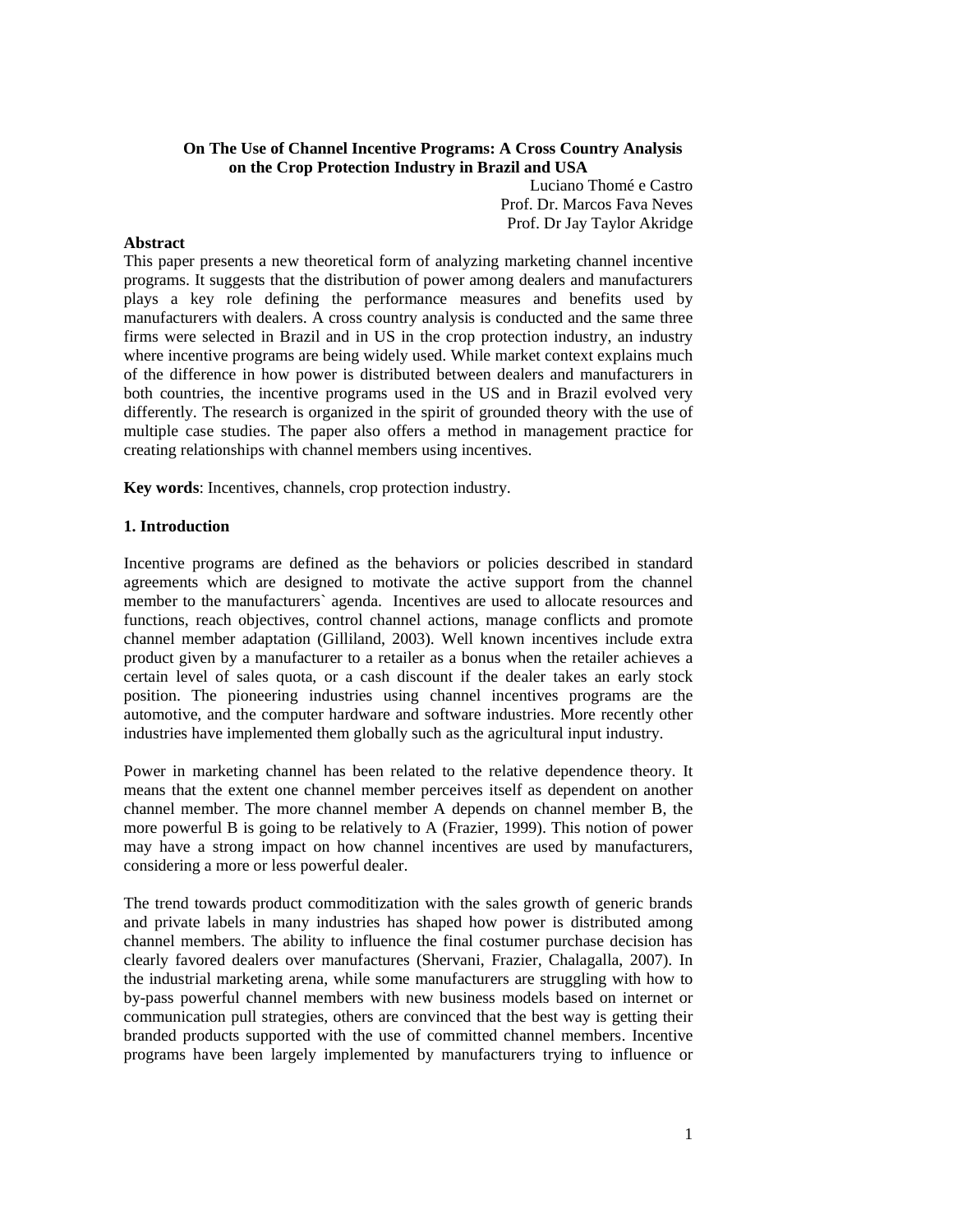control channel members in order to encourage them to strengthen the manufacturer's market positioning, either selling or supporting final costumers (Gilliland 2002).

Despite the growth in their implementation by manufacturers, the channel literature has neglected a deeper analysis. Different conceptualizations have been offered to various incentive mechanisms, but none of them has considered them in their full content and meaning yet, considering the rationale behind them. For example, influence strategies are understood as the communication strategies employed by one manufacturer representative towards one dealer and involve information sharing, rewards, among others. (Frazier and Summers, 1984; Frazier, Payan, McFarland, 2005; Frazier and Rody, 1991). The marketing channel control literature discusses the implementation of output or input control measures (Celli and Frazier, 1996). The incentive channel literature discusses what type of incentives, such as high impact or market support and pledges to the channel can be applied and what kind of reaction the channel member is most likely to have (Gilliland, 2002, 2003). In addition, different research lines such as behavioral marketing channel literature and relational governance literature have suggested how to create and maintain relationships with channel members. The first focusing on the role of power, trust and conflict management as present in several works of Louis Stern, and the second focusing on aspects such as the role of bilateral power, long term agreements, commitment (Anderson and Weitz 1992; Ganesan 1994; Heide 1994).

Comparing the governance mode between manufacturers and dealers in US and Brazilian crop protection industry is intriguing. There are many similarities: the same products (such as herbicides and fungicides), the same manufacturers (in both countries the leading firms are the same), and the same type of final clients, primarily grain producers. What is different is the power distribution between manufacturers and dealers. In US, dealers are much less dependent on manufacturers than in Brazil, as dealers may switch a manufacturer's brand more easily, when selling to growers. Such comparisons are found in the works done in the same industry by Collantes (2001) and Akridge (2007) from the US side and in the works of Castro et al. (2007) and Claro and Claro (2007) from the Brazilian side. Since channel incentive programs are used largely in both countries, it is important to see how they are similar and different.

The objectives of this paper are first to better understand incentives programs and the role they play in shaping the relationship between manufacturers and dealers. Second, to verify why power structure is different across the two countries and how it may influence incentive program structure and the way they are implemented. Third, to propose a method in managerial practice to build and implement effective channel incentive programs in different market contexts.

### **2. Conceptual Model**

Despite the efforts of Gilliland (2003) and Narus and Anderson (1988) on how channel incentives may be classified, understood, and developed, there has been no effort (to the best of our knowledge) at investigating the nature of channel incentives in detail, such as their specific components and how they are implemented by a particular industry. The proposed relationships are summarized in Table 1 and discussed in the following sub sections.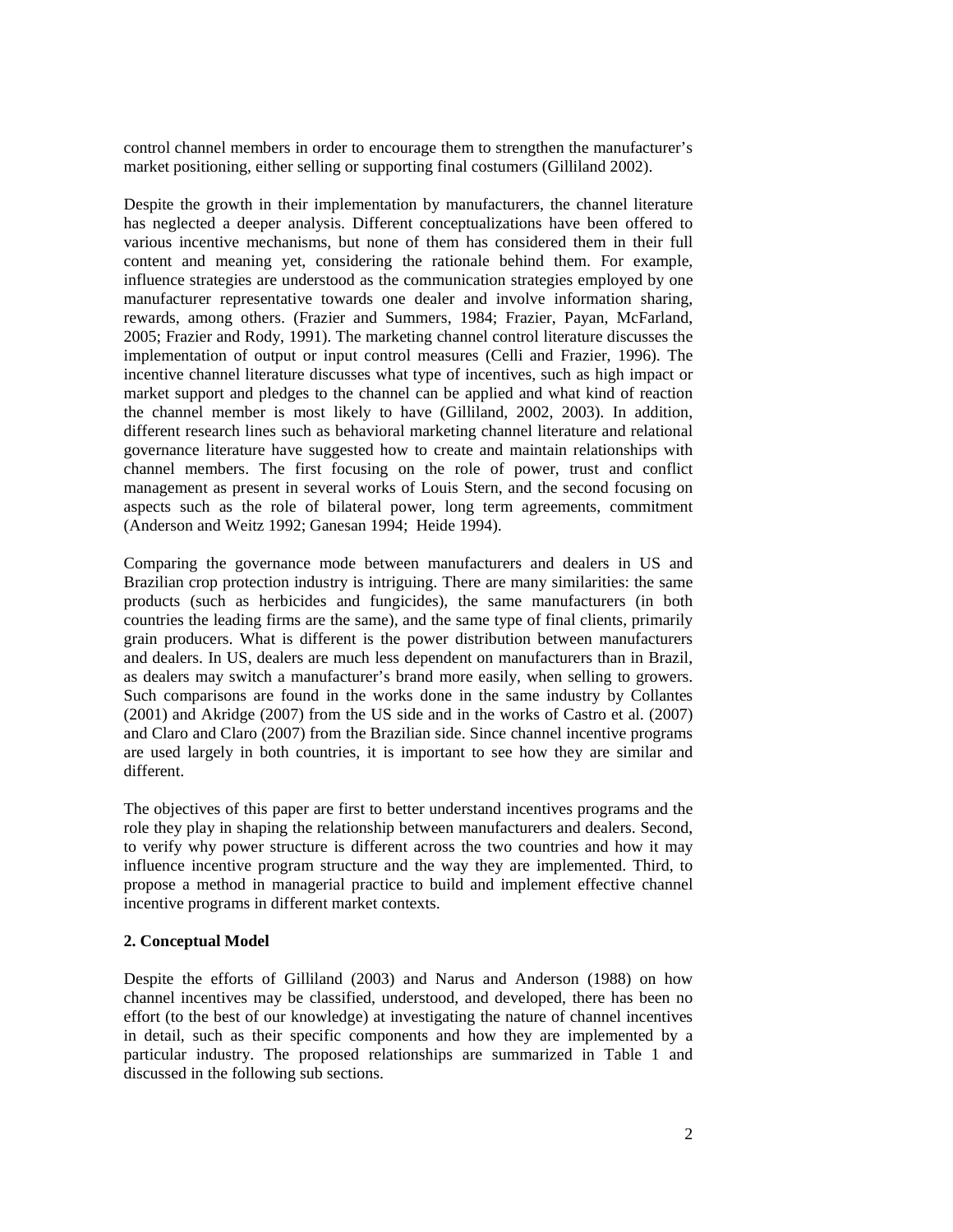| <b>Composition of Incentive</b><br><b>Programs</b>                                                        | <b>Power Concentrated at</b><br><b>Manufacturer Side or</b><br><b>Bilateral Power</b>                   | $1.01$ $1.01$ $1.001$ $1.001$ $1.001$ $1.001$ $1.001$ $1.001$ $1.001$ $1.001$<br><b>Power Concentrated at the</b><br><b>Retailer Side</b> |  |  |
|-----------------------------------------------------------------------------------------------------------|---------------------------------------------------------------------------------------------------------|-------------------------------------------------------------------------------------------------------------------------------------------|--|--|
| <b>Performance Measures:</b><br>What tasks will manufacturers<br>ask dealers to accomplish?               | of<br>Presence<br>Strong<br>$\bullet$<br><b>Behavior Control</b><br>of<br>Output<br>Presence<br>Control | of<br>Presence<br>Strong<br><b>Output Control</b>                                                                                         |  |  |
| <b>Benefits:</b><br>What will manufacturers offer<br>dealers in exchange for their<br>accomplishments?    | Strong Presence of Long<br>$\bullet$<br>term Benefits<br>Presence of Short term<br><b>Benefits</b>      | <b>Short Term Benefits</b>                                                                                                                |  |  |
| <b>Exclusivity:</b><br>Is exclusivity present in<br>manufacturer-dealer<br>relationship?                  | More Present<br>$\bullet$                                                                               | <b>Less Present</b>                                                                                                                       |  |  |
| <b>Contract Formalization</b><br>Level<br>How formal and explicit is the<br>contract between the parties? | More Explicit and Formal<br>٠                                                                           | Implicit<br>More<br>and<br>$\bullet$<br>Informal                                                                                          |  |  |

Table 1: Synthesis of Theoretical Propositions on Incentive Programs

*Source: Developed by the authors.* 

# **Composition of Incentive Programs in Marketing Channels**

Thinking about incentive programs following Gilliland`s definition, and considering the role of incentive programs in allocating resources and functions, reach objectives, and control/influence retailers' actions and managing conflicts, provides an opportunity for theoretical contributions about how they are composed.

Benefits exist because the other part expects something in exchange for the benefit it is offering. Social exchange theory suggests that one firm will analyze its relationship with the other based on the sum of costs and benefits that the relationship offers (Thibault and Kelley 1959). An incentive program may be understood as the tasks a manufacturer expects a dealer to perform and the benefits the manufacturer gives to the dealer once the dealer has accomplished the tasks. For example, a manufacturer early stock discount policy for dealers may be decomposed in two different pieces: first the dealers' task of stocking early (this is what the manufacturer wishes dealers to do) and second the cash discount given for that (this is the benefit the manufacturer offers in exchange for the task). The manufacturer could reward the dealer for early stock positions other than cash, for example sending a consultant (to just those who bought early) to advise the dealer how to better organize its warehouse. Thus, incentive programs are composed of two dimensions. First the tasks manufacturers expect dealers to do, this is going to be called from now on performance measures, to be more aligned with incentive and compensation topics, and, second, the benefits offered for dealers in exchange for completing the tasks properly. The first proposition of this paper has to do with the basic composition of incentive programs: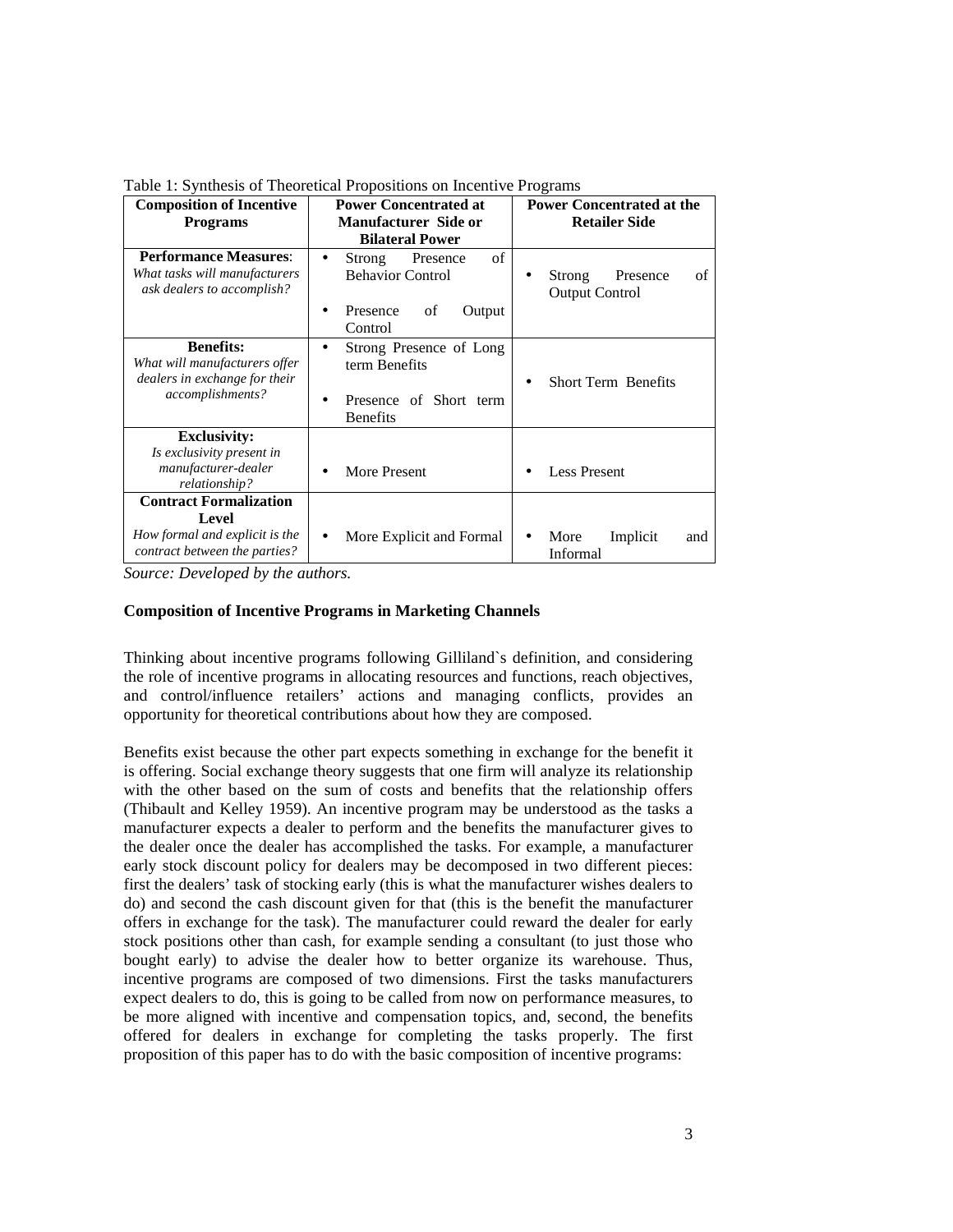• *Proposition 1: Channel incentive programs are composed of performance measures and benefits offered by manufacturers to dealers.* 

These two dimensions, their components and how they vary, according to the power structure, are discussed in the following sections. For "performance measures" the control literature is used, and for "benefits" the channel incentive literature is combined with the channel influence strategy literature.

### **Power Structure and Performance Measures**

Marketing channel control theory emphasizes the discussion about when output or input control mechanisms must be used by a manufacturer to control dealers. As introduced by Celli e Frazier (1996), and based on the foundations of Bucklin (1973), when a manufacturer is using output control mechanisms, it is demanding primarily results as performance measures (sales, market share or margins). However, when the manufacturer also demands activities, for instance it asks a dealer to prepare market reports or to conduct a final consumer paying ability evaluation, the manufacturer is asking for particular inputs other than just sales. The performance measures in this case are composed of input as well, not directly related to sales.

Depending on where power is concentrated, the composition of performance measures inside incentive programs might change in the following direction. When a dealer is less dependent on the manufacturer (the dealer has much less to lose if the relationship terminates than the manufacturers does), the manufacturer might find it difficult to interfere with the dealers' business, or put another way, exert control over the dealer activities and establish input performance measures (Celli and Frazier, 1996). Because the manufacturer wants more attention and exert somehow influence over the dealer business it will rely just on output performance measures as tasks expected from dealers (Frazier and Rody 1991). Moreover, experienced and knowledgeable dealers are much more resistant to any interference in their business (Bucklin 1973). This makes input or behavioral control very difficult to a less powerful manufacturer and therefore input performance measures will be less appropriate.

Thinking of the power center localized on manufactures, or even bilaterally where the center of power is not easily defined and both parts depend on each other equally (Heide 1994), the incentive program may vary in the following way: manufacturers with more power are harder to be replaced and get naturally more attention from the dealers (Frazier and Sommers 1984). More control is always better than less control in marketing channels (Weiss and Anderson 1992), and it is expected then that manufacturers will try to control the way the dealer works (Boyle et al. 1992), in ways other than just its sales results. In this case input performance measures are going to be present. Therefore, the propositions regarding performance measures and power in incentive programs are the following:

- *Proposition 2: When the power center is either localized on manufacturers or bilaterally established, incentive programs will be composed of both input and output performance measures.*
- *Proposition 3: When the power center is localized on distributors, incentive programs will be composed mainly of output performance measures.*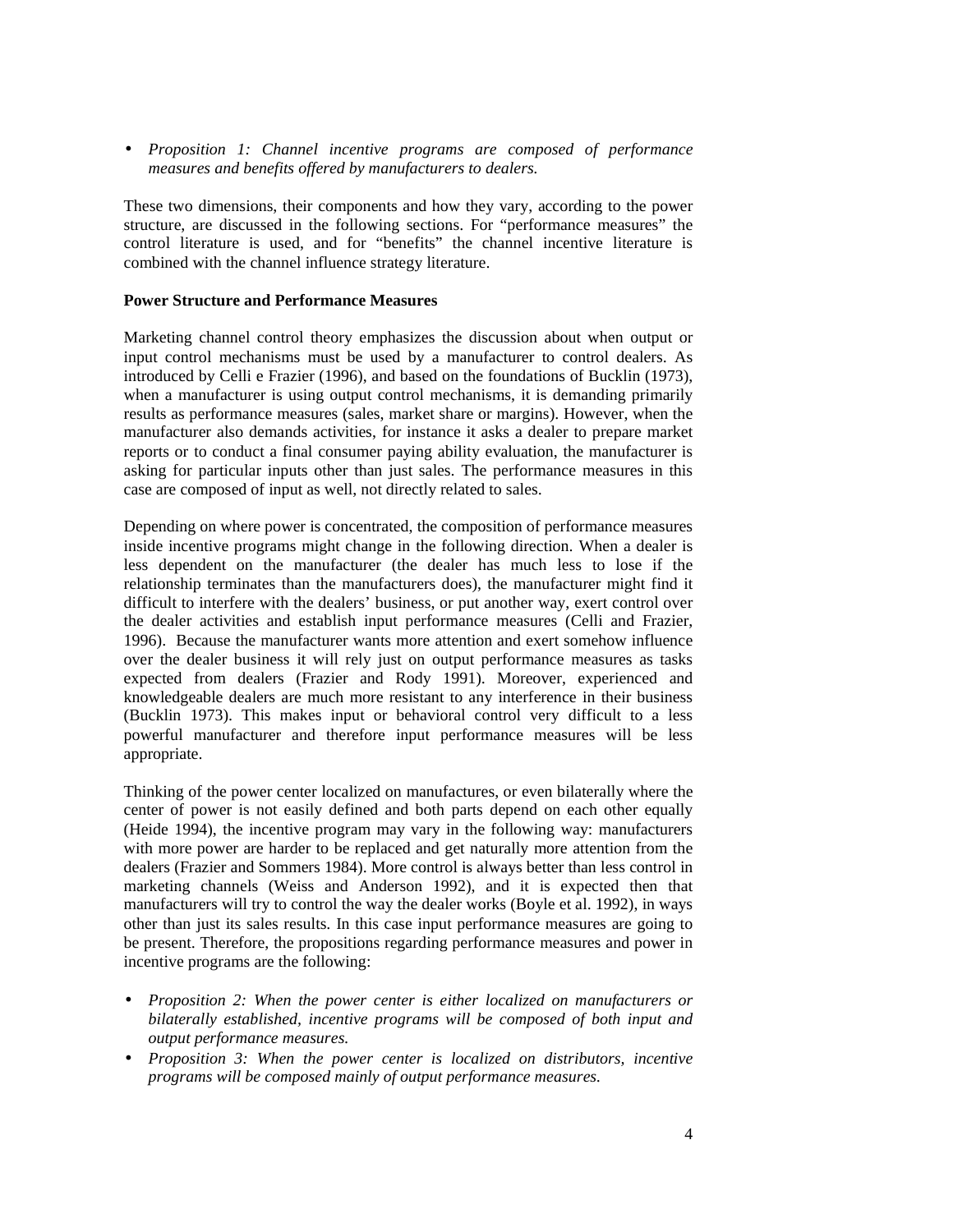#### **Power Structure and Benefits**

Taking the second dimension, related to how the manufacturer will reward input or output tasks accomplished by the dealer, two literature streams can be combined to shed insight here. First, benefits and rewards given to channels are of five different forms according to the taxonomy work of Gilliland (2002). These five forms are pledges (specific investments made by the manufacturer in the relationship with the dealer such as educational programs to dealers staff or dealers facility improvements); high impact (bonuses paid in cash or products); final client encouragement (advertising paid by the manufacturer promoting the dealer in the region, prizes for customer to buy specifically from the dealer, among others); and further information sharing (a dedicated representative or a direct phone line to access manufacturer key personnel).

Second, the influence strategy literature as proposed by Frazier and Sommers (1984) and Frazier and Rody (1991). Channel influence strategies are classified in noncoercive and coercive. Non coercive influence strategies involve information sharing and requirements and they are based mostly on motivating the dealer to perform important tasks by changing the dealers' perception (the difference between the information sharing and requirements is that in the second there is a clear request from the manufacturer representative followed by explanation and in the first, the representative just exchange information and let the dealer conclude and take actions by itself). Coercive strategies however are based mostly on motivating the dealer by offering a reward or potential penalties with no concern about change the dealer's perception. Coercive strategies involve rewards (increasing benefits), threats (reduction of some benefit), and legal strategies (reference to a contract when a disagreement arises with a potential loss to the dealer).

Thinking of different benefits a manufacturer may offer to a dealer, one may think of a common five component list combining the benefit and the influence channel literatures described above: (1) high impact (included here are high impact incentives and rewards); (2) penalties (including here the threats and the legal strategies to actually reduce an existing benefit level); (3) information sharing (including the influence strategies of requirements); (4) pledges to the channel; and (5) market support (including final client encouragement).

It is possible to add a strategic consideration regarding the difference among the types of benefits as well. Clearly high impact benefits and penalties are more short-term and operationally oriented, while information sharing, market support, final client encouragement and pledges are more long-term and strategic oriented. This difference in strategic level of given benefits is present in the work of Narus and Anderson (1988).

High impact benefits are more attractive for more independent and experienced dealers, since they may believe no market support, training or final client encouragement to be needed. Hence, financial incentives are the focus. Indeed, an attempt of manufacturers to get the desired attention from dealers and motivate them to offer and sell manufacturers' brands to final costumers is improving the product margins (Bucklin 1973). High incentive benefits such as cash for a sold product, also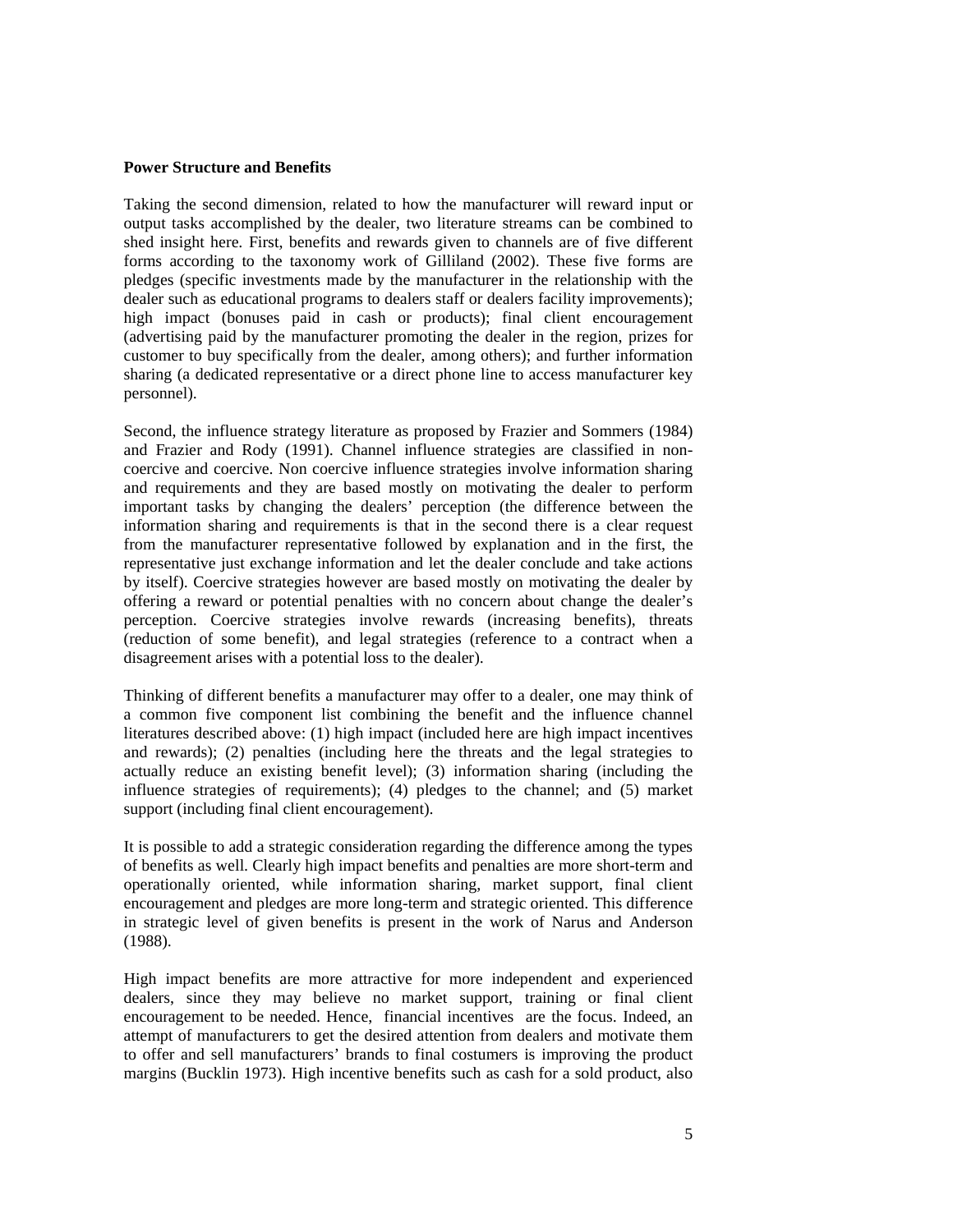called rebates, increases the attractiveness of selling one product in a certain moment (Taylor 2002).

For more dependent dealers however, manufacturers may use different options according to their objectives. Manufacturers may try to improve the relationship with lock-in benefits that in fact increase dealer commitment in the long term (Anderson and Weitz 1992). Such benefits as market support, pledges to the channel and final client encouragement may be seen as a benefit but at the same time a way to get dealers more aligned with the manufacturer objectives (Gilliland 2003,;Frazer and Rody, 1991). This does not mean that high impact benefits and penalties are not present because they matter in the short run (Palmatier et al. 2006; Narus and Anderson, 1988; Taylor, 2002). Hence, the propositions regarding the difference in the use of benefits, as the power structure changes are below:

- *Proposition 4: When the power center is either localized on manufacturers or bilaterally established, incentive programs will be composed mainly of long-term benefits (pledges, information sharing, and market support) and secondarily by short- term benefits.*
- *Proposition 5: When the power center is localized on dealer, incentive programs will be composed mainly of short term benefits (high impact and/or penalties).*

### **Exclusivity in the Manufacturer Dealer Relationship and Power Structure**

Exclusivity in marketing channels can be pursued by the manufacturer, setting an exclusive territory for a dealer, and by the dealer, committing itself to make exclusive efforts within the manufacturer product category. Exclusivity is strong evidence of mutual commitment to the relationship, as suggested by Anderson and Weitz (1992). Exclusivity may not be absolute or even formally established by an enforced contract, as franchising contracts. It may be a mutual agreement of an informal basis that both parts learn to be the best way to do business with each other (Kosak and Cohen 1997).

Since the dealer will concede less control to the manufacturer in situations where it is relatively less dependent on the manufacturer, it will not provide product category exclusivity to a manufacturer. It may use its multiple supplying sources to even strategically get better deals from competing manufacturers. On the other side, manufacturers may not establish exclusive territories because they have to maximize their presence in the marketplace, rather than any effort at coordinating ideal channel efforts (Anderson and Weitz, 1992).

Exclusivity in marketing channels in a relational basis depends on considerable evolution of the relationship between the channel members, as introduced by Dwyer et al. (1987), when they discuss the relationship life cycle. It is expected that exclusivity will be present where power is bilaterally structured or the manufacturer will have more power over the dealers, because it is the manufacturer's interest to set exclusive territories to control dealer efforts and avoid intra-brand competition and margin reduction (Coughlan et al. 2002). As a very important component of the relationship between manufacturers and dealers, exclusivity might be present somehow in channel incentive programs. It might not be absolute exclusivity but the focus on exclusivity will be present. Regarding this topic the proposition is the following: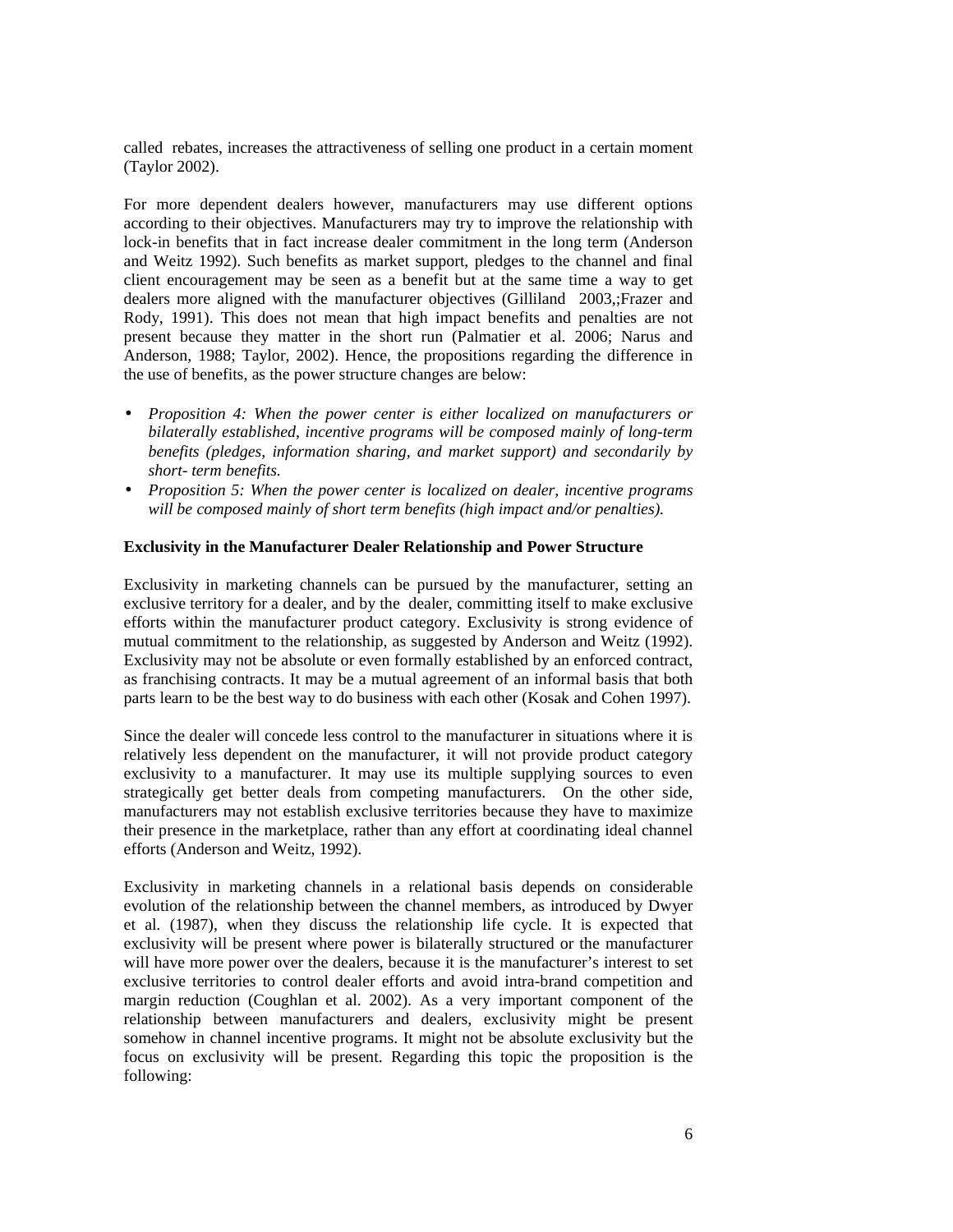- *Proposition 6: When the power center is either on manufacturers or bilaterally established, exclusivity will be more likely to be present in marketing channels incentive programs.*
- *Proposition 7: When the power center is on dealers, exclusivity will be likely to be present in marketing channels incentive programs.*

# **Contract Formalization and Incentive Programs**

As MacNeil (1980) inserted the "relational norms" considering flexibility, reciprocity, trust and so on, formal contracts have a limited role when a relationship is created between a manufacturer and a dealer. Klein (1992) says the costs for contract specification are very often too high and contracts will be left incomplete to allow further adjustments in the relationship. Business relationships are not limited to a contract, or a document, but a wider agreement that includes explicit and implicit parties. As commented by Barzel (2001), just one part of the relationship is treated formally and explicitly in a contract, and this part is within a larger one called the agreement.

Channel incentive programs are tools implemented to foster channel performance and align channel members. They can not be extensively formalized and detailed due to their adjustable and variable nature, either considering time changes or further changes among individual channel members. Although, incentive programs might be composed of many implicit elements, they may vary considerably regarding where the power center is. For example, the channel literature says that contract enforcement is the case when one of the parties, typically the manufacturer, is more powerful than the dealer (Lusch and Brow 1996).

Manufacturers that have relatively more power may feel themselves legitimate to explicitly and formally place their demands to dealers in incentive programs to guarantee that they will capture the value from the relationship, as suggested by Gilliland and Bello (2002), while less powerful manufacturers may use a different strategy trying more implicitly to build a situation more favorable to them standing by their promises, answering dealers expectations as indicated by Narayandas and Rangan (2004). Bucklin (1973) said manufacturer may gradually increase dealers margin to gain more authority over dealer's marketing decisions. Thus, the propositions regarding to the formalization level of marketing channel incentive programs are:

- *Proposition 8: When the power center is either on manufacturers or bilaterally established, channel incentive programs will be more explicit and formalized.*
- *Proposition 9: When the power center is on dealers, channel incentive programs will be more implicit and informal.*

Session 3 will present the methods used to explore these research propositions.

# **3. Method**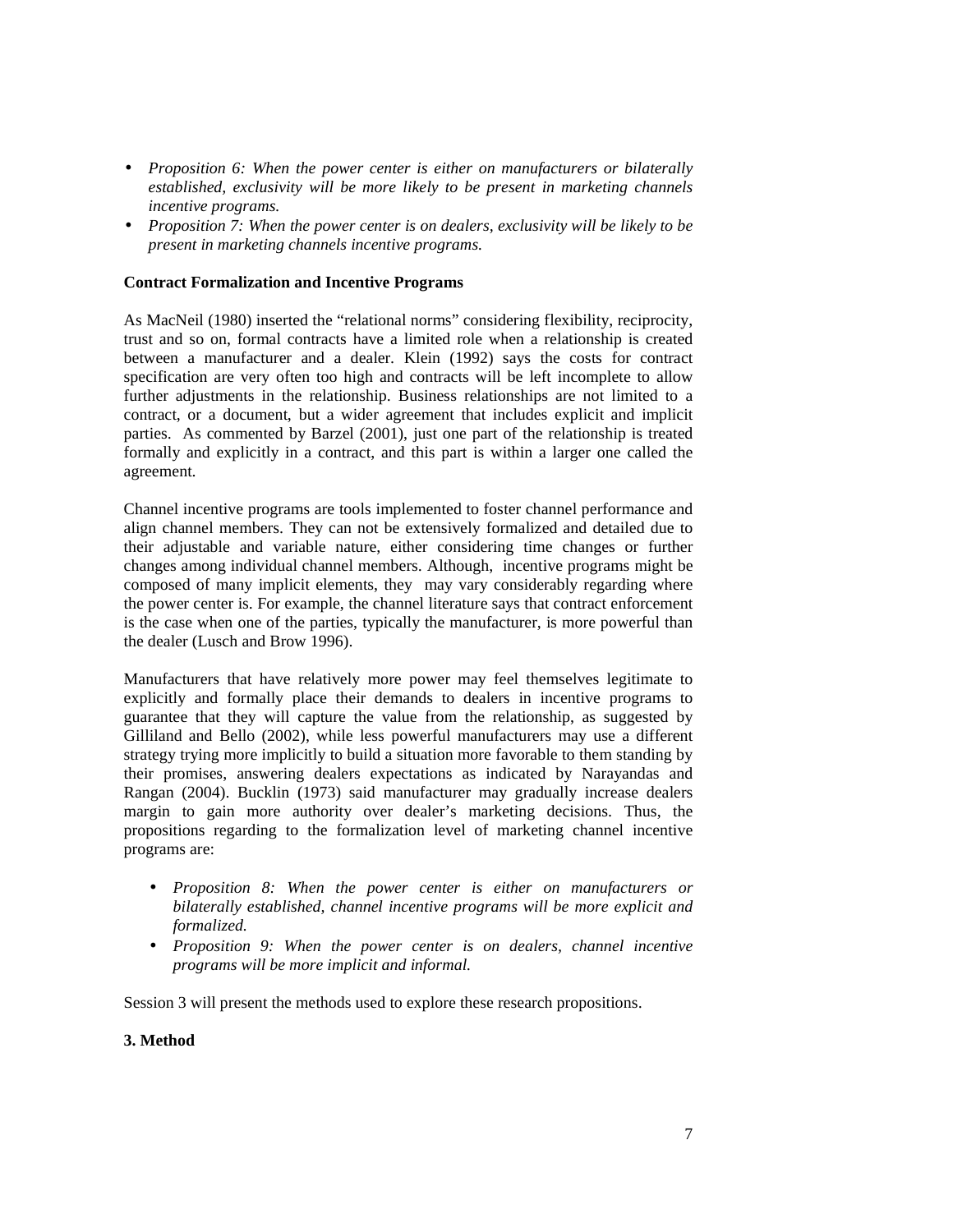For verifying the propositions described above a multiple case study strategy is implemented. The method is in the spirit of grounded theory, which means that the cases and the theoretical constructions were done almost concomitantly (Glaser and Strauss 1967). The chosen research method allows discussing several dimensions of the studied phenomenon (Bonoma 1985). The crop protection chemical industry is selected as it for relies very much on incentive programs to manage marketing channels. A cross country analysis is done to explore the power difference impact on incentive programs, since US and Brazil have very different market contexts. The same three firms were selected in Brazil and in United States. In total six incentive programs schemes could be evaluated. These three firms have leading positions in the crop protection industry in Brazil and in US. These three leading manufacturers represent around 50% of crop protection products global sales (Neves, 2005, Akridge, 2007). All individual data is masked here to protect the confidentiality of the firm and the proprietary nature of their incentive program.

The unit of analysis is the incentive programs used by these firms following the Gilliland (2003) definition. Each program was mapped and their control measures and benefits were classified individually and then compared to each other within and between countries as Yin (2001) suggests for multiple case studies analysis. This mapping was done essentially by documental research on available manufacturers' published materials directed to retailers in both countries. Also market specialists and dealers were interviewed in both countries to clarify some further details of the implemented incentive programs and to confirm the researchers understanding of the programs. In total 15 interviews were conducted. The guide for the interviews done in Brazil and in US is shown in the attachment to this paper. As mentioned above, all the information presented in this article is coded and presented in consolidated fashion, as a way to avoid any identification of the firms involved.

In section 5 the paper proposes a new method for managing marketing channels with the use of incentive programs. A method is a sequence of business processes implemented by marketing managers to reach organizational goals (Srivastava et al 1999). The method is built on existent frameworks, several lines of channel theory, and the information collected from the multiple case studies.

### **4. Results**

Interviews in both countries clearly indicated the difference in power distribution between dealers and manufacturers, when the relative dependence was questioned. Several factors helped explain why. These factors may be consolidated in three groups. These are manufacturer brand power, network effects, and channel member functions (Table 2).

Manufacturer brand power in US is lower than in Brazil. First, the incidence of generic non-branded products in Brazil is lower than in US. Second, leading retailers and wholesalers in US all offer private label products and in Brazil, this does not happen. Third, GMO (Genetically Modified Organisms) crops account for 85% of the soybean and cotton areas in the US and about 50% in Brazil, which reduce the need of crop protection products and their relevance to dealers' sales (James 2006).

Table 2: Difference in Power Distribution between Dealers and Manufacturers.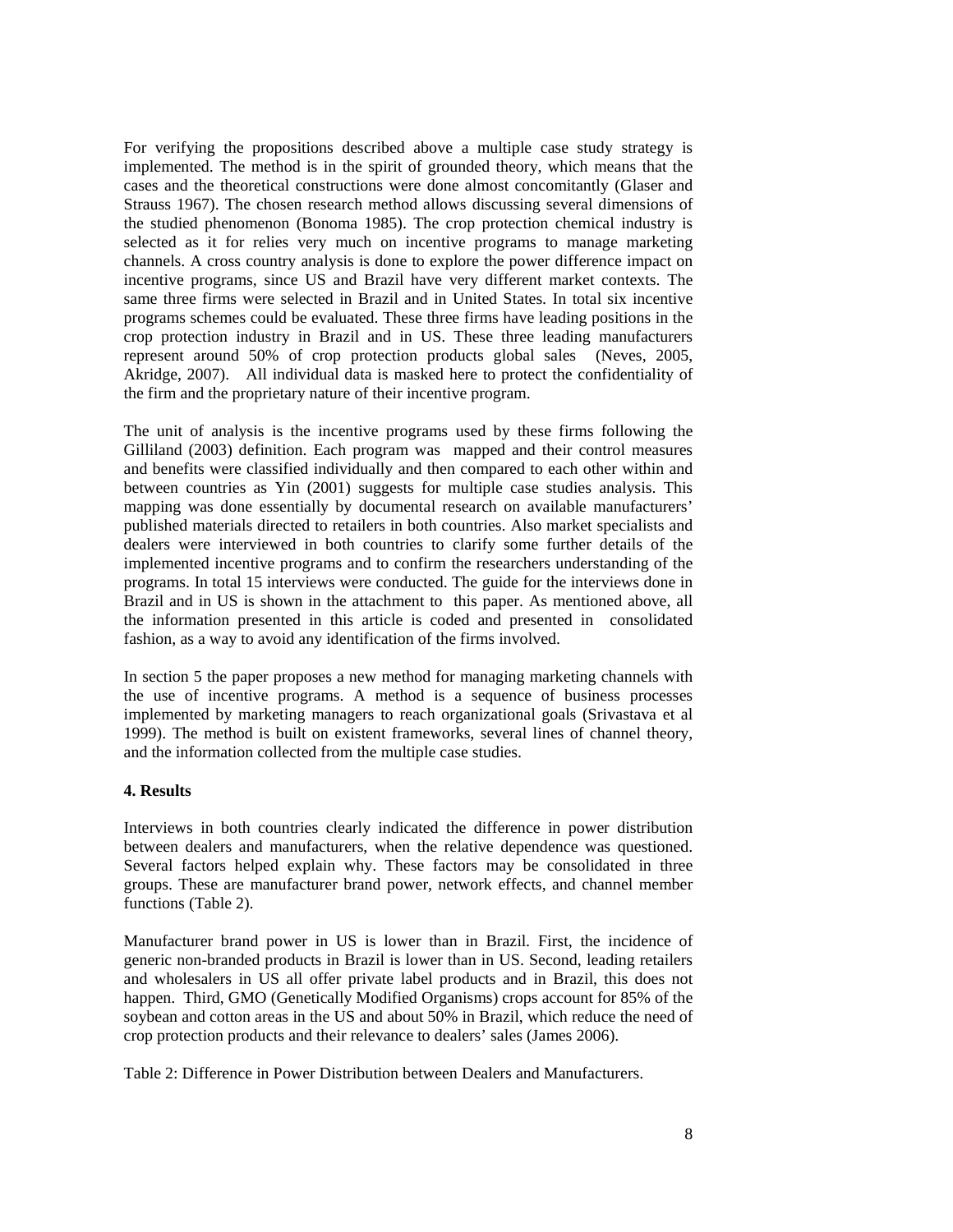|               | <b>Manufacturer Brand Power</b>                                                                                                               | <b>Network Effects</b>                                                                                                                                                           | <b>Channel Member Functions</b>                                                                                                           |
|---------------|-----------------------------------------------------------------------------------------------------------------------------------------------|----------------------------------------------------------------------------------------------------------------------------------------------------------------------------------|-------------------------------------------------------------------------------------------------------------------------------------------|
| <b>Brazil</b> | Lower presence of generic $\bullet$ There is no wholesaler<br>products<br>Channels<br>private<br>Absence<br>$\bullet$ Lower incidence of GMOs | $\bullet$ Exclusive dealerships<br>label • Less concentrated retailing                                                                                                           | • Dealers are forward credit<br>received from manufactures<br>and deal with credit risk<br>$\bullet$ Much<br>service<br>narrower<br>scope |
| <b>USA</b>    | products<br>High presence of channels<br>private label<br>Higher incidence of GMOs.                                                           | High presence of generic • Preponderant existence of a • Manufacturers trade credit is<br>wholesaling step<br>$\bullet$ Much less<br>dealership<br>• More concentrated retailing | low compared to total credit<br>exclusive • Service oriented dealers                                                                      |

Source: Authors, based on interviews.

About network effects, there is a need to understand how transactions around the focal transaction are organized in the network to completely understand a transaction (Ford et al. 1990). Fundamental differences in the network arrangements of both countries are first the existence of the wholesale step in US. This intimidates any direct contact from the manufacturer to the dealer, when in Brazil, the preponderant channel steps are just the manufacturer and the dealer. Secondly, in Brazil the leading manufacturers use a quasi-exclusive dealership arrangement organized per sales territory. This means that for a dealer to change to another leading manufacturer is difficult, since in the same region another dealer of the competing manufacturer is already established. In contrast, in the US for a dealer to switch manufacturers brand is very simple. Most US dealers represent several leading manufacturers at any point in time. Finally, the agricultural retailing in US is far more concentrated than in Brazil. In US there are about 2500 firms, while in Brazil this number is around 6000 firms (Marino and Neves 2008; Whipker et al 2005).

Last but not least are the channel member functions performed by dealers in both countries. In Brazil, the manufacturers play a fundamental role financing the agricultural production. Almeida and Zylberztajn (2007) estimate this as 30% of total growers credit need is financed by ag-input manufacturers and trading companies. Dealers in consequence forward credit and are responsible for managing risk. A manufacturer may in fact establish dealer's sales because it defines the credit value it will concede to a dealer. In US, credit management is also performed by dealers but capital comes from different sources as banks and cooperatives and a low percentage from manufacturers` trade credit (USDA, 2008). Indeed, while credit makes dealers very dependent of manufacturers in Brazil, in the US this is not a fundamental reason for manufacturer dependence. Moreover, service scope is limited in Brazil. Product application and other traditional agronomic services are performed mostly by growers. In US about 65% of all crop protection application is done by dealers. New high precision agricultural services are also performed by dealers. Akridge (2007) estimates 15% as the percentage of dealers total revenue related to services. Loyalty in US has been mostly created between growers and dealers. Once the differences in power structure are clear it is important to see how the incentive programs have evolved differently.

First of all, interviews and document research supported the channel incentive programs task/benefits concept used in this research suggested in Proposition 1.

Table 3: Performance Measures used by Brazilian Crop Protection Manufacturers

Comment [JTA1]: This sounds a little high?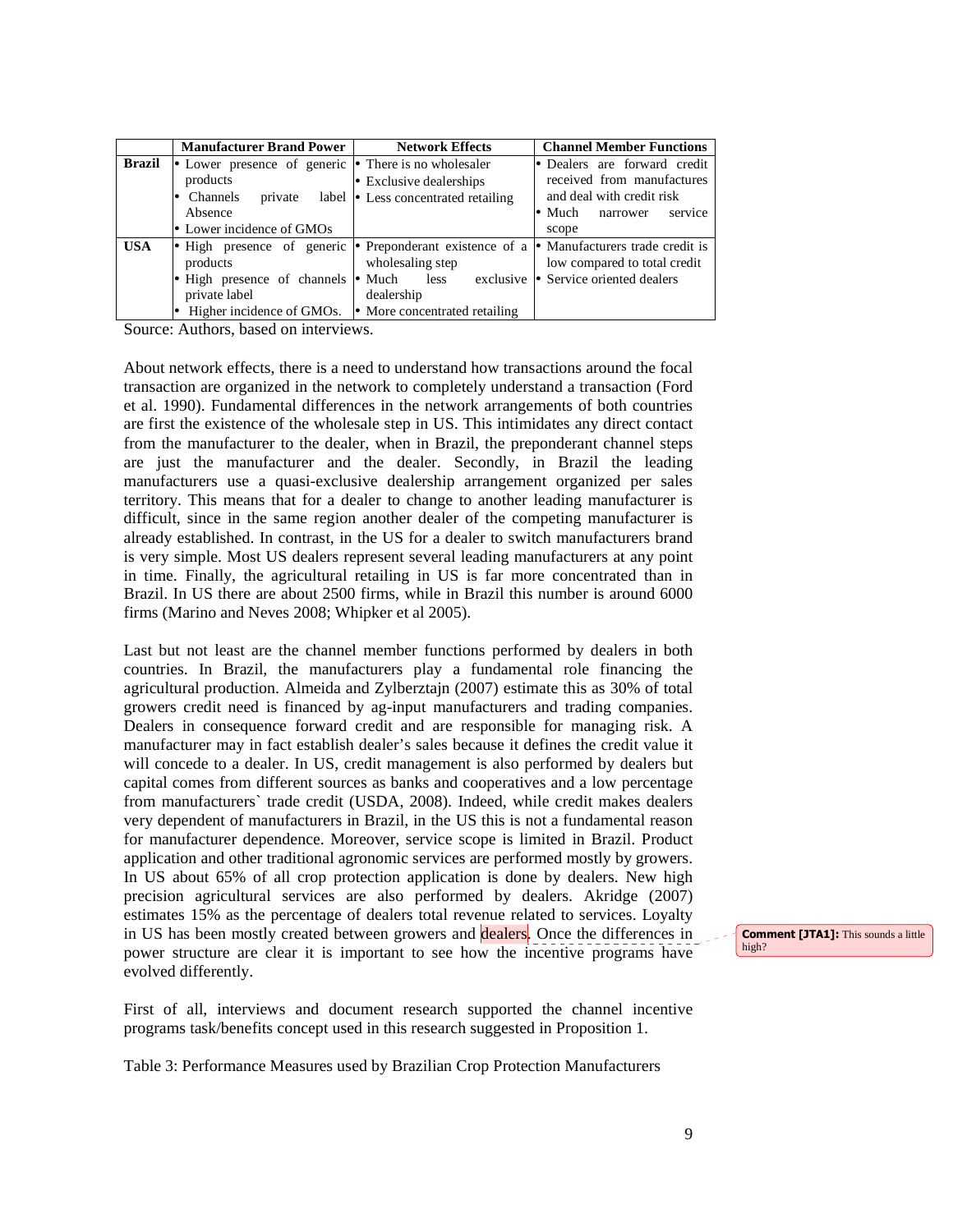|        | <b>Output Performance</b>                                                                                                                                                                                                                                                                                                                   | <b>Input Performance Measures</b>                                                                                                                                                                                                                                                                                                                                                                                                                                                                                                                                                                                                                                                                                                                                                                                                                                                                                                                                                     |
|--------|---------------------------------------------------------------------------------------------------------------------------------------------------------------------------------------------------------------------------------------------------------------------------------------------------------------------------------------------|---------------------------------------------------------------------------------------------------------------------------------------------------------------------------------------------------------------------------------------------------------------------------------------------------------------------------------------------------------------------------------------------------------------------------------------------------------------------------------------------------------------------------------------------------------------------------------------------------------------------------------------------------------------------------------------------------------------------------------------------------------------------------------------------------------------------------------------------------------------------------------------------------------------------------------------------------------------------------------------|
| $Br-1$ | <b>Measures</b><br>Market share in the sales<br>$\bullet$<br>territory (list of cities)*<br>Sales volume (it has to be<br>$\bullet$<br>equal or higher compared to<br>last season)<br>Buy 100% of informed<br>$\bullet$<br>forecasted purchase                                                                                              | Share of crop protection products inside the dealer*<br>$\bullet$<br>Dealer credit rating (as a consumer and also as a lender, with<br>$\bullet$<br>specific capabilities for managing credit risk with growers)*<br>Sales should be only within the established sales territory<br>$\bullet$<br>Sales should be only to growers and not to other dealers if not<br>$\bullet$<br>authorized<br>Follow manufacturer pricing policies to growers;<br>$\bullet$<br>Allowance of data auditing by the manufacturer;<br>$\bullet$<br>Share information about stocks, product shipping situation,<br>$\bullet$<br>competitor sales – within the dealer – leads status by<br>adopting a software connected on line to the manufacturer                                                                                                                                                                                                                                                       |
| $Br-2$ | Joint market share (it<br>considers other dealers in the<br>same region, if they exist) (list<br>of cities)*<br>Share of sales in selected<br>$\bullet$<br>growers;<br>General purchase volume from<br>$\bullet$<br>the manufacturer;<br>Purchases of selected products<br>$\bullet$<br>in the season;<br>Payment punctuality;<br>$\bullet$ | Share of crop protection products inside the dealer*<br>$\bullet$<br>$\bullet$<br>Dealer credit rating ((as a consumer and also as a lender, with<br>specific capabilities for managing credit risk with growers)*<br>Mapping market potential capabilities<br>$\bullet$<br>Focusing fundamental customers capabilities<br>$\bullet$<br>Annual budget elaboration<br>$\bullet$<br>Management board implementation<br>$\bullet$<br>Human resource policy implementation<br>$\bullet$<br>Management information system implementation<br>$\bullet$<br>Purchase and stock management capabilities<br>$\bullet$<br>Warehousing, safety and logistics (qualitative evaluation)<br>$\bullet$<br>Agreement about growers who might be served by the<br>$\bullet$<br>manufacturer directly or by other dealers because of previous<br>relationships in other regions)<br>Follow manufacturer pricing policies to growers<br>$\bullet$<br>Allow data auditing by the manufacturer<br>$\bullet$ |
| $Br-3$ | Volume purchased from the<br>$\bullet$<br>manufacturer*:<br>Product mix sales;<br>$\bullet$<br>Sales of selected products;<br>$\bullet$                                                                                                                                                                                                     | Share of crop protection products inside the dealer*<br>$\bullet$<br>Dealer credit rating (as a consumer and also as a lender, with<br>$\bullet$<br>specific capabilities for managing credit risk with growers)*<br>Sales should be only within the established sales territory;<br>$\bullet$<br>Recognition and acceptance about growers who might be<br>$\bullet$<br>served by the manufacturer directly or by other dealers<br>because of previous relationships in other regions);<br>Follow manufacturer pricing policies to growers;<br>$\bullet$<br>Selling to another dealer just if authorized by<br>$\bullet$<br>the<br>manufacturer;<br>Sales forecast for manufacturer products per grower;<br>$\bullet$<br>Sales forecast accuracy;<br>$\bullet$<br>Detailed information about growers considered to be most<br>$\bullet$<br>value clients, as well as a customized plans to approach them.                                                                             |

Source: Authors, based on interviews and documental research. \* used as a segmentation variable.

Table 3 illustrates output and input performance measures used by manufacturers in Brazil. A particular characteristic of the Brazilian manufacturer programs is the use of segmentation. The measures in the table with a star (\*) are the segmenting variables. According to the performance on those variables, dealers are classified into segments with different level of benefits. The higher is the dealer performance, the more the dealer will have access to higher benefits. The other measures, without the star, are also present in the incentive programs somehow either increasing basic level of benefits or getting penalized for not performing the task. Clearly, many different input performance measures are present in Brazil.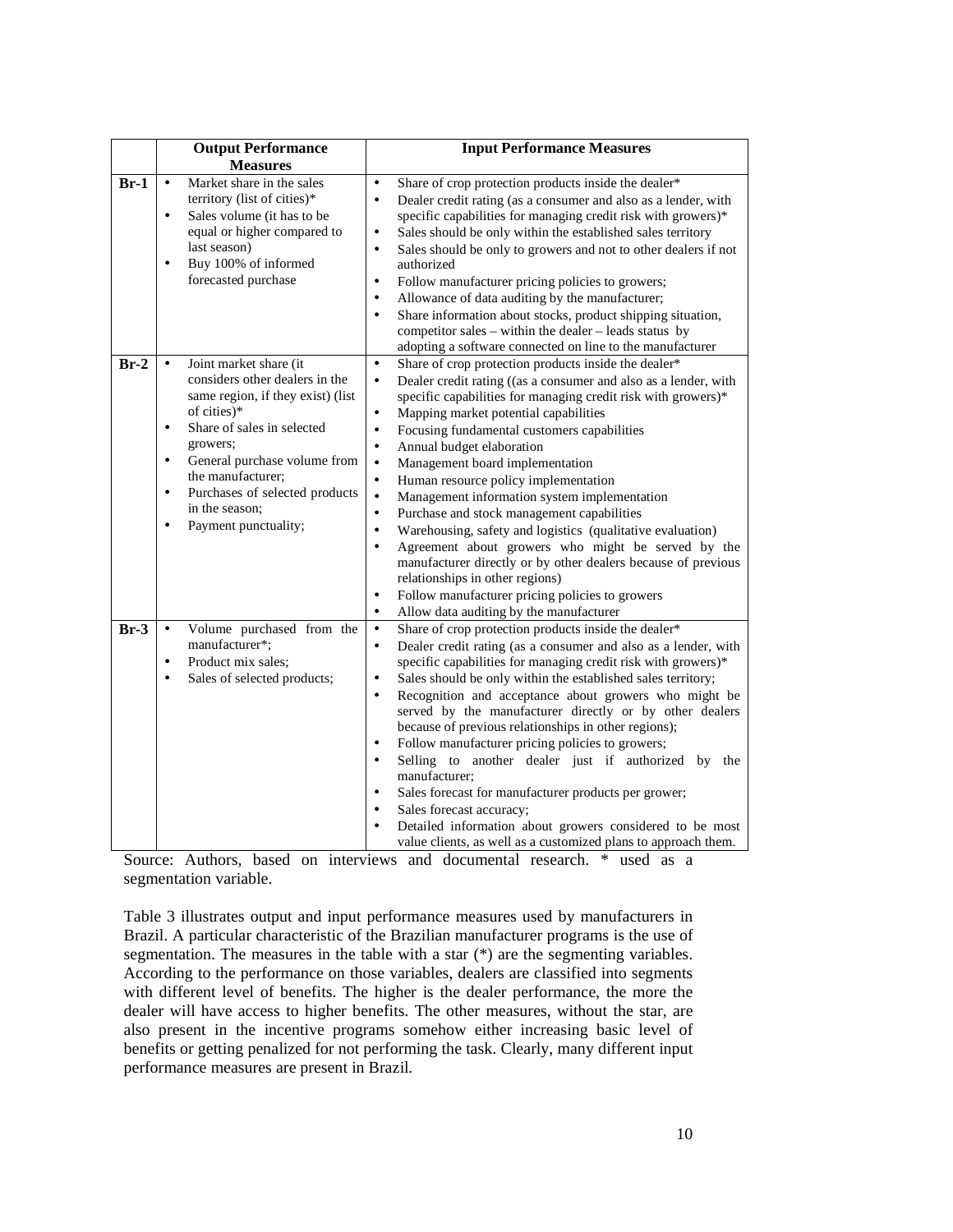Looking at the control measures used by US manufacturers some emphases are given to output control measures like sales volume, earlier purchases, bulk purchases, and taking early stock positions. Input control measures are limited to the need to present a business plan yearly to the manufacturer, with a strong emphasis on sales forecast and the use of software to transmit manufacturer products related information.

|        |           | <b>Output Control</b>                         | <b>Input Control</b> |                                        |  |
|--------|-----------|-----------------------------------------------|----------------------|----------------------------------------|--|
| $US-1$ | ٠         | Product Sales volume over a minimum level;    | $\bullet$            | Build a business plan with emphasis    |  |
|        | $\bullet$ | Earlier purchases from the manufacturer;      |                      | on Sales forecast and proposal of      |  |
|        |           | Purchase volume of bulk products;             |                      | joint marketing action plans for       |  |
|        |           |                                               |                      | different crops;                       |  |
|        |           |                                               |                      | Adoption of software for information   |  |
|        |           |                                               |                      | sharing about manufacturer product     |  |
|        |           |                                               |                      | Sales and stock levels.                |  |
| $US-2$ |           | Product Sales volume over a minimum level;    | $\bullet$            | Build a business plan with emphasis    |  |
|        | ٠         | Reach a sales volume quota;                   |                      | on Sales forecast;                     |  |
|        |           | Sales volumes of selected product lines, with | $\bullet$            | Adoption of a software for information |  |
|        |           | individual sales quotas (special attention to |                      | sharing about manufacturer product     |  |
|        |           | competition from generics);                   |                      | Sales and stock levels.                |  |
|        | $\bullet$ | Sales volumes of bulk products.               |                      |                                        |  |
|        | ٠         | Early purchases                               |                      |                                        |  |
|        | ٠         | Early stocking positions;                     |                      |                                        |  |
| $US-3$ | $\bullet$ | Minimum sales volume to individual            | $\bullet$            | Build a business plan with emphasis    |  |
|        |           | selected products;                            |                      | on Sales forecast:                     |  |
|        | ٠         | Growth or maintenance (at least 90%) of       |                      |                                        |  |
|        |           | last season sales volume of manufacturer      |                      |                                        |  |
|        |           | products;                                     |                      |                                        |  |
|        | ٠         | Market share in a defined region;             |                      |                                        |  |
|        | ٠         | Sales volumes of bulk products;               |                      |                                        |  |
|        |           | Early stock positions;                        |                      |                                        |  |
|        |           | Purchase and stock Bulk products;             |                      |                                        |  |

Table 4: Control Measures used by US Crop Protection Manufacturers

.

Source: Elaborated by the authors, base don interviews and documental research.

Looking at table 3 and 4 it is possible to say that in US, where power is concentrated on the dealer there is a strong predominance of output control measures and in Brazil, where power is concentrated on the manufacturers side, many different input measures are in place. Therefore propositions 2 and 3 are demonstrated.

Looking at the benefit side of incentive programs (Tables 5 and 6), as explained above, the Brazilian manufacturers all have relied on segmenting strategies. It means that different level of benefits of each type is offered to dealers. For instance, margins will be higher as well as support for promotional events if the dealer is classified as a top segment. For each benefit there is a grade level according to the dealer segment.

It is possible to see in table 5, there is a wider use of different benefits when compared to the US manufacturers programs. Penalization and pledges are strongly present. In US mostly manufacturers rely on higher discount rates given to dealers for their performance in specific tasks. In US just high impact benefits and information sharing were mapped as standard benefits given by manufactures to dealers. Clearly, many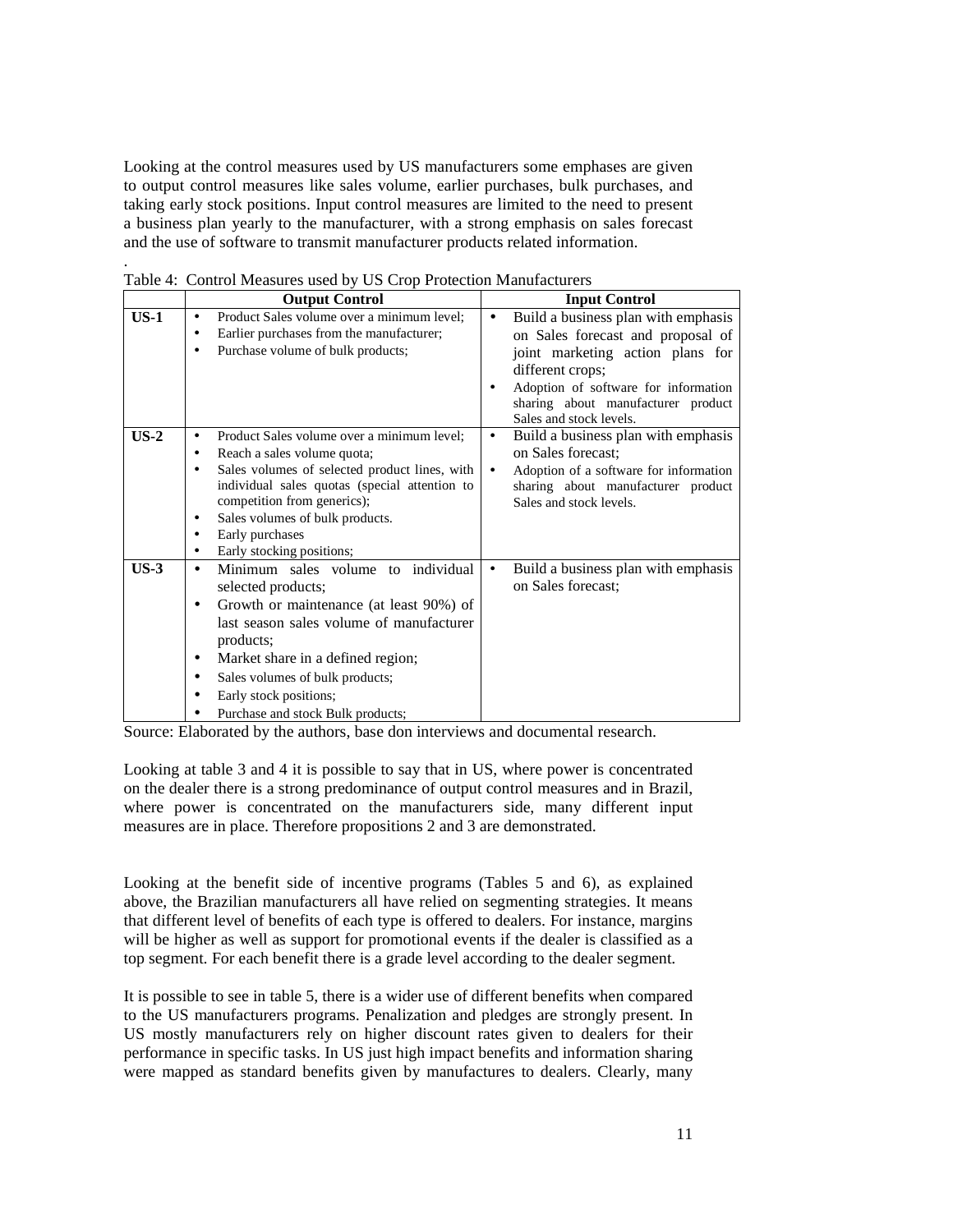pledges used by manufacturers towards dealers in Brazil as a deduction of what could be cash payments. This demonstrates the ability of manufacturers defining how the benefit will be given and used by dealers. As a contrast in US, there is a clear competition among manufacturers related to the highest cash benefit. Therefore propositions 4 and 5 are supported.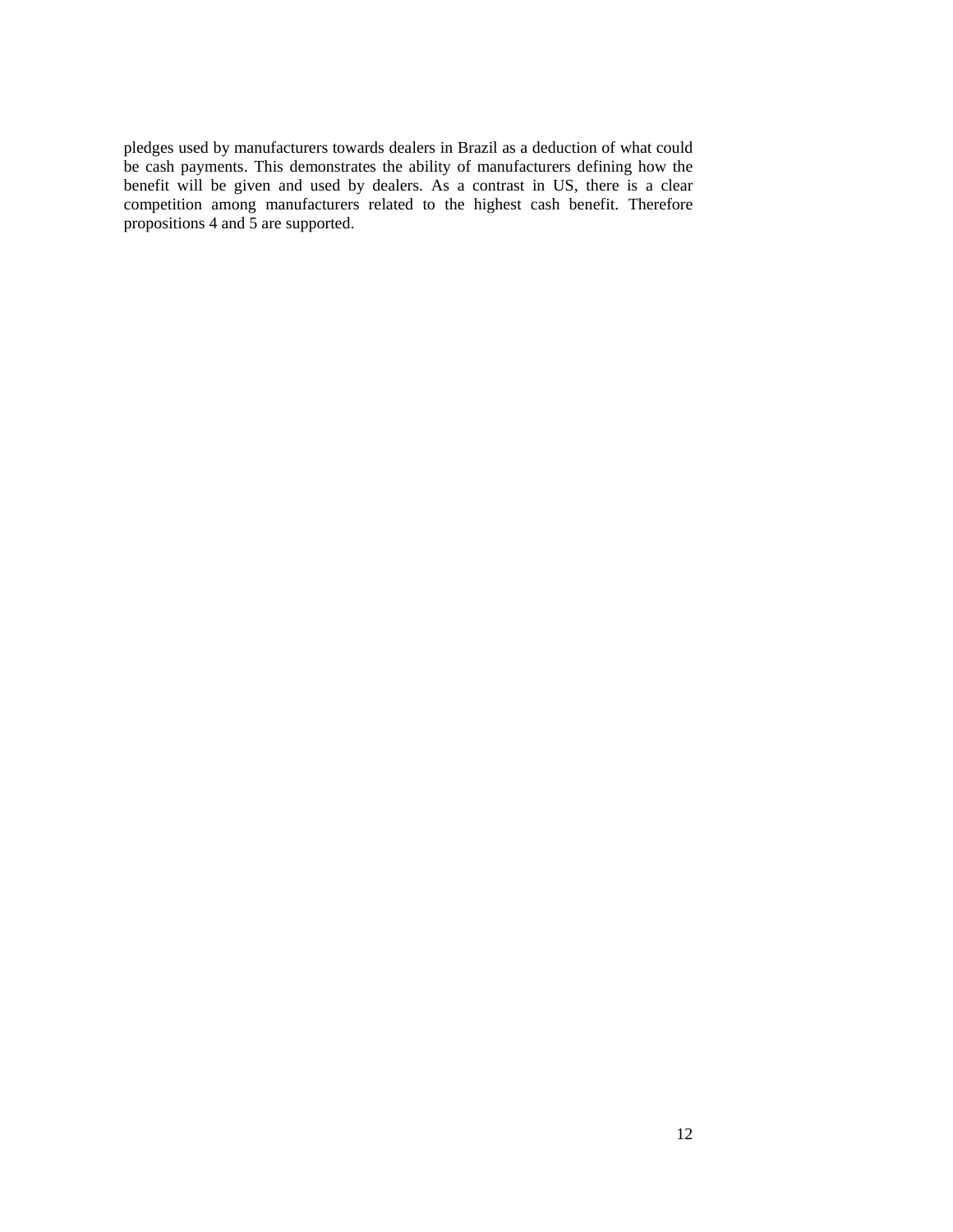|        | <b>High Impact Benefits</b>                                                                                                                                                                                                 | <b>Penalization</b>                                                                                                                                                                                                                                                         | <b>Information Sharing</b>                                                                                 | <b>Pledges</b>                                                                                                                                                                                                                                                                                                                                                             | <b>Market Support</b>                                                                                                                              |
|--------|-----------------------------------------------------------------------------------------------------------------------------------------------------------------------------------------------------------------------------|-----------------------------------------------------------------------------------------------------------------------------------------------------------------------------------------------------------------------------------------------------------------------------|------------------------------------------------------------------------------------------------------------|----------------------------------------------------------------------------------------------------------------------------------------------------------------------------------------------------------------------------------------------------------------------------------------------------------------------------------------------------------------------------|----------------------------------------------------------------------------------------------------------------------------------------------------|
| $Br-1$ | Sales commissions<br>$\bullet$<br>in<br>Cash according to sold<br>products;<br>manufacturer<br>re-buying<br>$\bullet$<br>remaining products;<br>Higher margins on sold<br>$\bullet$<br>products                             | benefit<br>$\bullet$ Lower<br>level<br>by<br>the<br>(segment)<br>occurrence of wholesaling<br>activities<br>when<br>not<br>previous agreed;<br>• Lower<br>benefit<br>level<br>the<br>by<br>(segment)<br>of<br>sales<br>occurrence<br>the<br>outside<br>agreed<br>territory; | manufacturer<br>$\bullet$ A<br>sales<br>representative to almost<br>exclusively<br>the<br>serve<br>dealer; | commission<br>• Negotiable<br>in<br>paid<br>the<br>rates<br>of<br>occurrence<br>manufacturer direct sales<br>to growers;<br>• Negotiable<br>commission<br>paid<br>in<br>the<br>rates<br>territory<br>of<br>occurrence<br>invasion from<br>another<br>dealer<br>Technical<br>educational<br>programs;                                                                       | Support for promotional<br>$\bullet$<br>events with growers;                                                                                       |
| $Br-2$ | commissions<br><b>Sales</b><br>$\bullet$<br>in<br>Cash according to sold<br>products;<br>Higher margins on sold<br>$\bullet$<br>products                                                                                    | benefit<br>• Lower<br>level<br>the<br>(segment)<br>by<br>occurrence of wholesaling<br>activities<br>when<br>not.<br>previous agreed;<br>Lower benefit level<br>(segment) by the<br>occurrence of sales<br>outside the agreed<br>territory;                                  | manufacturer<br>sales<br>$\bullet$ A<br>representative to almost<br>exclusively<br>serve<br>the<br>dealer; | • Consulting firm to help<br>the dealer improving<br>management practices;<br>• Financial<br>resources<br>cash<br>(deducted)<br>from<br>price) for implementing<br>improvement projects;<br>Negotiable<br>commission<br>$\bullet$<br>in<br>paid<br>the<br>rates<br>of<br>occurrence<br>manufacturer direct sales<br>to growers;<br>• Technical<br>educational<br>programs; | • Share with dealer credit<br>collaterals in transactions<br>with selected growers<br>Support for promotional<br>$\bullet$<br>events with growers; |
| $Br-3$ | Remaining<br>stocks<br>$\bullet$<br>renegotiation<br>Sales commissions<br>in<br>$\bullet$<br>Cash according to sold<br>products;<br>commissions<br><b>Better</b><br>$\bullet$<br>according to the product<br>classification |                                                                                                                                                                                                                                                                             | manufacturer<br>sales<br>$\bullet$ A<br>representative to almost<br>exclusively<br>the<br>serve<br>dealer; | • One or two consultants in<br>management for upper<br>segments;<br>Management<br>training<br>programs for dealers;                                                                                                                                                                                                                                                        | Support for promotional<br>events with growers;                                                                                                    |

Source: Elaborated by the authors, base on interviews and documental research.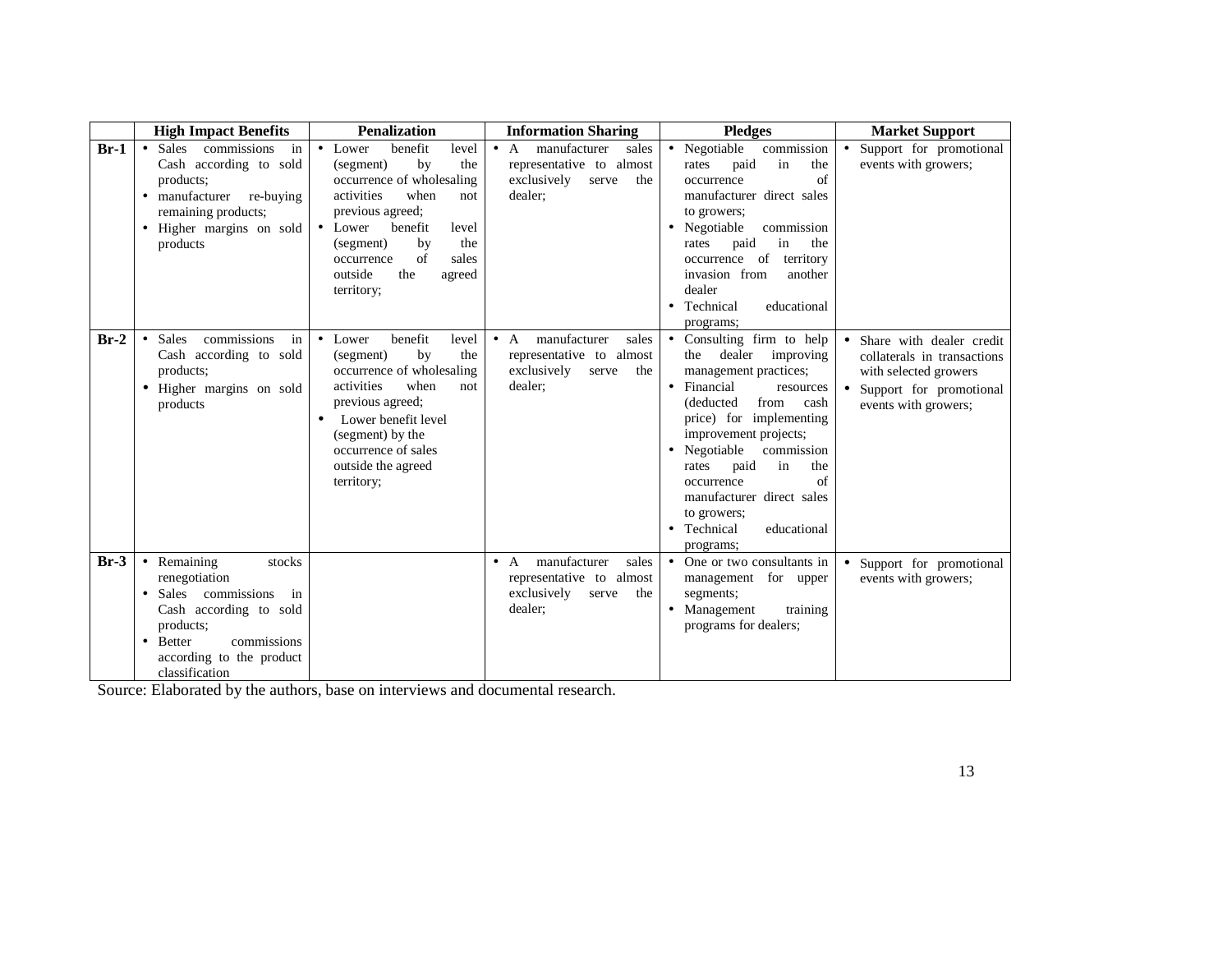|          | <b>High Impact Benefits</b>                                                                                                                                                                                                                                                                                                                                                                                   | <b>Information Sharing</b>                                                                                                                                                                           |
|----------|---------------------------------------------------------------------------------------------------------------------------------------------------------------------------------------------------------------------------------------------------------------------------------------------------------------------------------------------------------------------------------------------------------------|------------------------------------------------------------------------------------------------------------------------------------------------------------------------------------------------------|
| $US - 1$ | Higher discounts rates (Cash) for (sales of<br>٠<br>manufacturer products);<br>Higher discounts rates (Cash) according<br>٠<br>to (the type of package the product is sold<br>-Bulk is higher)<br>Higher discounts rates (Cash) for<br>$\bullet$<br>(preparing a business plan considering<br>manufacturer products sales forecast);                                                                          | A manufacturer representative to deal<br>$\bullet$<br>daily to the dealer;<br>Technical educational programs to the<br>$\bullet$<br>dealers staff (not attached to a specific<br>performance level); |
| $US -2$  | Higher discounts rates (Cash) (according<br>$\bullet$<br>to total sales of manufacturer products);<br>Higher discounts rates (Cash) for sales<br>$\bullet$<br>goals of specific products;<br>Higher discounts rates (Cash) for<br>$\bullet$<br>(ordering and stocking early specific<br>products);<br>Higher<br>discounts rates<br>for<br>(Cash)<br>٠<br>products facing direct competition from<br>generics; | A manufacturer representative to deal<br>$\bullet$<br>daily to the dealer;<br>Technical educational programs to the<br>$\bullet$<br>dealers staff (not attached to a specific<br>performance level); |
| $US - 3$ | Higher discounts rates (Cash) according<br>to (total sales of particular manufacturer<br>products -individually);<br>Higher discounts rates (Cash) (for early<br>٠<br>orders);<br>Higher<br>discounts<br>(Cash)<br>rates<br>(for<br>٠<br>stocking early);<br>Special higher discounts rates (Cash) (if<br>٠<br>the Bulk product is bought and stocked<br>early);                                              | A manufacturer representative to deal<br>$\bullet$<br>daily to the dealer;<br>Technical educational programs to the<br>$\bullet$<br>dealers staff (not attached to a specific<br>performance level); |

Table 6: US Manufacturer Benefits in Channel Incentive Programs.

Source: Authors based on interviews and documental research.

Exclusivity was defined as territory exclusivity given by a manufacturer to a dealer and by product exclusivity given by a dealer to a manufacturer. In both countries absolute exclusivity is not present, however in Brazil the governance mode is closer to exclusivity. Indeed, in Brazil dealers are quasi exclusive dealers, once a manufacturer represent about 70 or 80% of all crop protection sales and the dealer expects little competition inside its territory.

In Brazil there is one major crop protection manufacturer and one or two secondary ones just to complete the product line. Product exclusivity is pretty much inserted in Brazilian manufacturer incentive programs as well as territory exclusivity. Manufactures evaluate the extent of dealer product exclusivity and in compensation some pledges are given as commissions for sales of another dealer in the same region or manufacturer direct sales to growers. In US, although manufacturers will try to grow inside a dealer as much as possible and they expect dealers to be confined in a certain area, this is much less under their control. At the same time all leading manufacturers are supplying a dealer through a distributor. Dealers also intentionally do not want to rely in one or even two leading manufacturers to decrease potential dependence on one individual manufacturer. Three or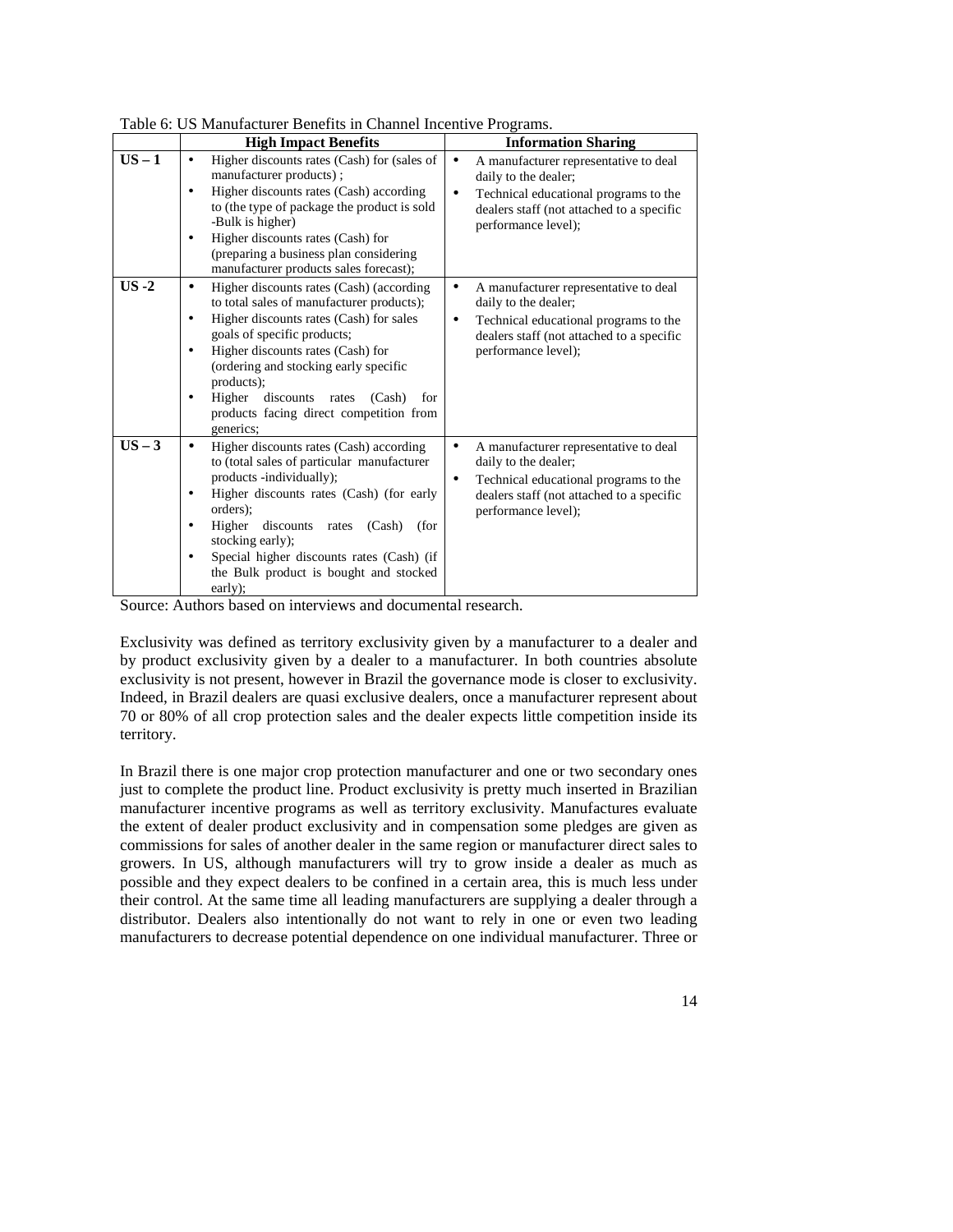four leading manufacturers are always present in an US dealer. As a conclusion, it is clear that more powerful manufacturers will insert exclusivity into their incentive programs. These observations support propositions 6 and 7.

Finally, incentive programs are more explicit and formal in Brazil than they are in US. The comparison is based in available published materials directed to dealers. Interviews clear indicated that in US although the materials are simple and clear (higher discount rates) for attaining the performance levels on output measures, mostly there are a great level of spoken agreement and tailored solutions to dealers which are not written anywhere. In Brazil, it seems that most of the agreement is made clear and written for the recognition of the dealer and manufacturer. These observations may support propositions 8 and 9, however it should be said that the influence from different institutional environments and legal implications in both countries may also play a fundamental role in it that could not be analyzed.

Interestingly, it is clear that the programs are very alike within countries showing first the adaptation to the institutional environment where they exist and second demonstrating how copying strategies are definitely present, as previously suggested by Grewal and Dharwadkar (2002).

Comparing both countries in a broad sense, in US the programs are very clear, if a dealer develops the 6 or 5 output tasks it may increase considerably its margin, receiving a prize in cash at the end of the season. This is the way manufacturers expect to influence dealers marketing decisions. In Brazil, however, dealers have a wider array of activities and output measures to follow and if they perform well they will receive support but fundamentally it will come with strong influence of manufacturers over their daily marketing decisions. Therefore the idea of dependence and power is very important to understand how an incentive program will be formulated. At the next section, the paper offers a managerial framework to manage marketing channels based on these findings.

### **5. A Method for Managing Channels with Incentives**

Several works in marketing channels have proposed managerial methods. Methods are a group of sequential business processes that marketing staff should implement. Methods should not be forgotten by the marketing literature since they link theory to practice in a more direct way (Srivastava et al 1999). Particularly about incentive channel programs methods, Gilliand (2003) and Narus and Anderson (1988) offered interesting ones.

The effective definition of which are the right processes and the ability of a marketing team to efficiently implement them is a key capability toward the creation of competitive advantage, as resource based theory would predict. Specifically to marketing channels, the channel advantage is the ability of a determined manufacturer to be the best value option to a dealer and, for this reason, the manufacturer has a privileged position at influencing the dealer's marketing decisions (Anderson and Narus, 1990).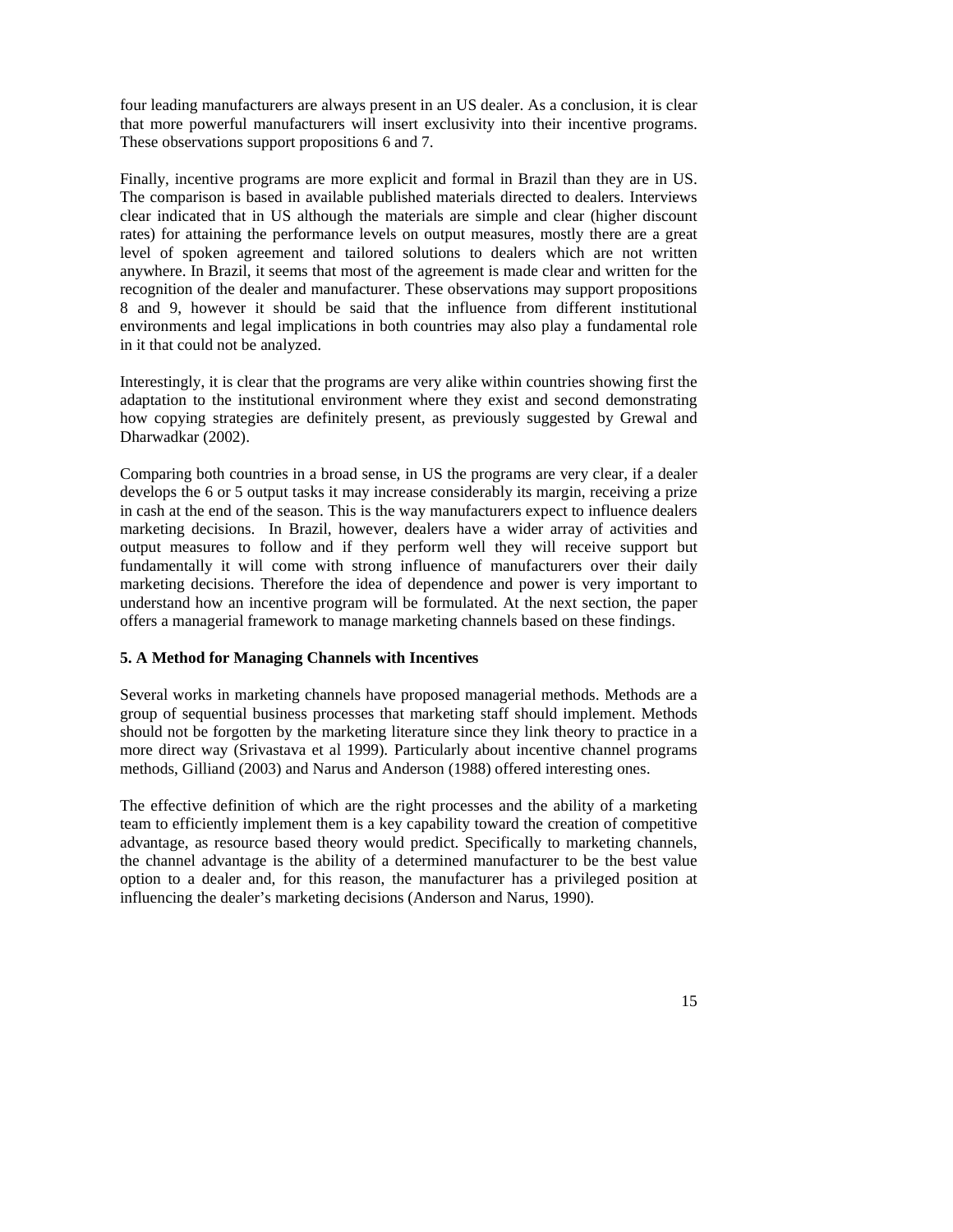This paper reviewed the channel incentive related literature and brought six different incentive programs of companies trying to be the best option for dealers in two different market contexts. It helped the authors develop a managerial method consisted of sequential steps. In Figure 1, the method is related to the incentive programs conceptual model and in Figure 2 the steps toward its implementations are described.

| <b>Composition of Incentive</b><br><b>Programs</b>                                                        | <b>Segment C</b>                                            | <b>Segment B</b>                                                         | <b>Segment A</b><br><b>Bilateral Power</b>                     |  |
|-----------------------------------------------------------------------------------------------------------|-------------------------------------------------------------|--------------------------------------------------------------------------|----------------------------------------------------------------|--|
| <b>Performance Measures:</b><br>What tasks manufacturers will<br>ask dealers to accomplish?               | Out<br>put<br>$\bullet$<br>measures                         | Out<br>put<br>measures<br>"Input<br>training"                            | output<br>input<br>measures                                    |  |
| <b>Benefits:</b><br>What manufacturers will offer<br>dealers in exchange for their<br>accomplishments?    | Basic level of<br>$\bullet$<br>benefits<br>(trust creation) | Medium Level<br>٠<br>of Benefits<br>(deepening the<br>٠<br>relationship) | High Level of<br><b>Benefits</b><br>(credible)<br>commitments) |  |
| <b>Exclusivity:</b><br>Is exclusivity present in<br>manufacturer-dealer<br>relationship?                  | No presence<br>$\bullet$                                    | Some presence                                                            | High presence<br>of exclusivity<br>$(win-win)$                 |  |
| <b>Contract Formalization</b><br>Level<br>How formal and explicit is the<br>contract between the parties? | Less                                                        | More: building<br>$\bullet$<br>an agreement                              | Very detailed:<br>Contact used as a<br>educational tool        |  |
| <b>Key Account Management</b>                                                                             |                                                             |                                                                          |                                                                |  |

Figure 1: A Method for Managing Marketing Channels with Incentives

*Source: Elaborated by the authors.* 

The method suggests that the four dimensions of incentive programs have to be worked gradually by a Key Account Manager to move a dealer from a position less desired by a manufacturer (segment C) to a position most desired by the manufacturer (segment A). The general concept is that the manufacturer has to leverage its power position based on value creation at the same time that enrich its incentive program inserting more sophisticated measures, trying to influence the dealers` marketing decisions. Figure 1 tries to illustrate that.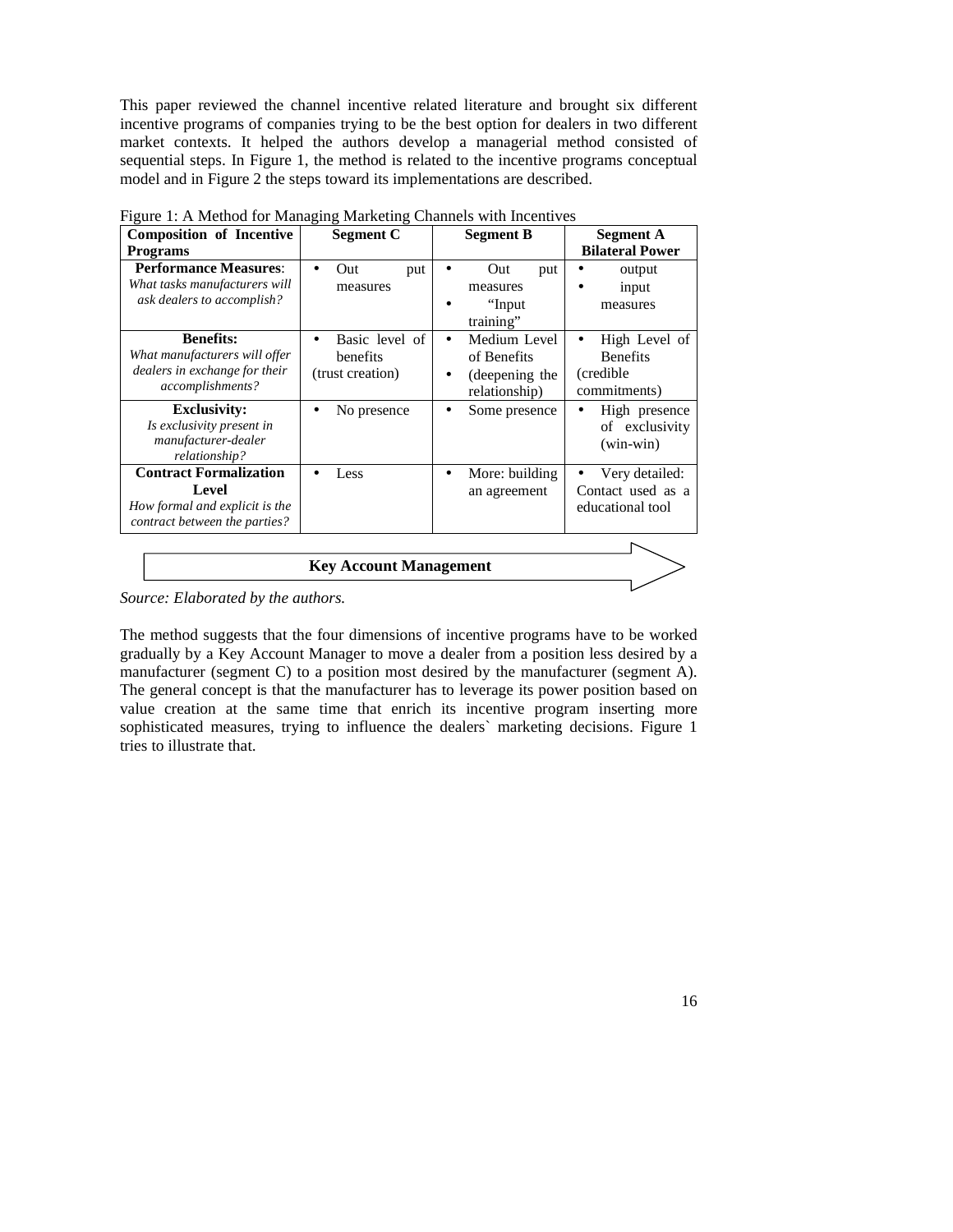

Figure 2: A Method for Managing Marketing Channels with Incentives

Source: Authors.

The channel incentive program is composed of major 5 steps and each step is composed of a group of activities. The first phase is the need for an environmental analysis before designing the program itself. In this phase the network design, as suggested by Neves (2003), is fundamental to understand who are important network participants and their influences. It is consisted of a draw where all suppliers and channel alternatives, agents are placed and their functions described. As an example, the distributor's role in US affected very much how an incentive program could be designed. Then, trends regarding the external environment and how it affects the competitiveness of different members should be raised. Power structure might be under transition and its sources should be identified related to political, economical, social or technological factors. Another example of the importance of this step is the potential for growth of chemical generic products and private labels in Brazil (where it is still very low) alternating manufacturers' brand power.

Another important activity during phase one is studying the buying behavior of the final consumer. Buying Behavior frameworks such as Engels et al. (1995) might help at this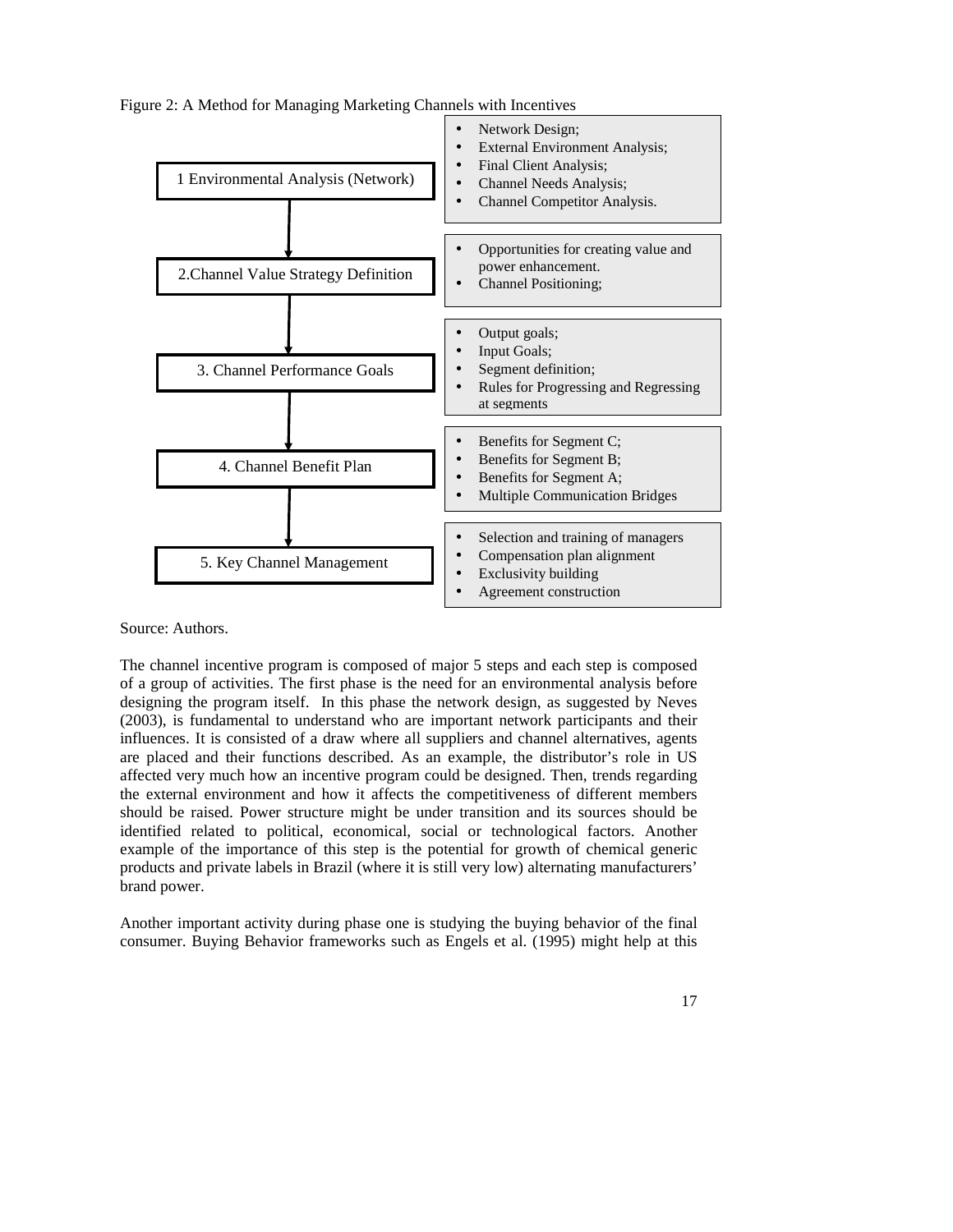point. Considering the final consumer is fundamental, because there might be an alignment among final consumer needs, channel needs and the incentive programs. A fundamental question here is: how a dealer may be of maximum value to the final consumer? The answer will help manufacturers think of a program that do not deviate dealers from this direction.

Important activities to be performed still in phase one is developing a complete understanding of firm's channel needs and buying behavior. As Gilliland (2003) emphasizes understanding their needs and their objectives allows a better comprehension of dealers' rejection of manufacturers' incentive programs. Although certainly there are many differences in objectives from dealer to dealer, some groups of dealers might present similar objectives which are more in accordance to what the manufacturer idealizes. In summary, the manufacturer has to understand which are the main channels' characteristics, as well as, their needs and objectives. Finally, competitor's channels structure and mainly the characteristics of existing incentive programs are of great value. As Narus and Anderson (1988) suggested, the channel positioning of each competitor should be identified to understand their channel strengths and weaknesses (e.g. competitor alpha is well know for providing the best technical assistance to channels but lacks good margin results).

In phase two, based on the knowledge gathered from activities performed on phase one, the channel manager is ready to think of a value strategy definition that will be the basis of enhancing the manufacturer power position. Innovative products, efficient delivery, making available to the dealers services that can be sold together only with manufacturers products, margin increase among others are potential strategies that that manufacturer might think will create a different and privileged position as a dealer supplier. Options might be created increasing the dealer benefits or decreasing dealers' costs related to their operations, the core offer, or their buying procedures, as suggested by Ulaga and Eggert (2006). Once a manufacturer think itself as for instance a best service provider to dealers, it has to build its positioning, following the Narus and Anderson (1988) idea of communicating the positioning to dealers.

In phase 3, the manufacturer has to think of an ideal dealer considering output and input performance measures. This benchmark dealer has to be represented by concrete measures. In terms of results, what would be good figures regarding total sales, market share and margins? Regarding activities, what would be good important activities dealers should perform to help the manufacturer in the market place? About activities, a good framework is the one proposed by Coughlan et al (2002). Dealers will work delivering products (stocking, product mix sales, etc), communication (local promotional efforts, fair participations, field tests, etc) and services (application, product complaint handling) to final consumers and will help bringing orders, financial resources and information from final consumers. Risk and financing is commonly shared. As an example, farmers' credit analysis is a fundamental activity performed by ag-input dealers in Brazil. As a result of this analysis a manufacturer has in mind the ideal dealer in results and in activities.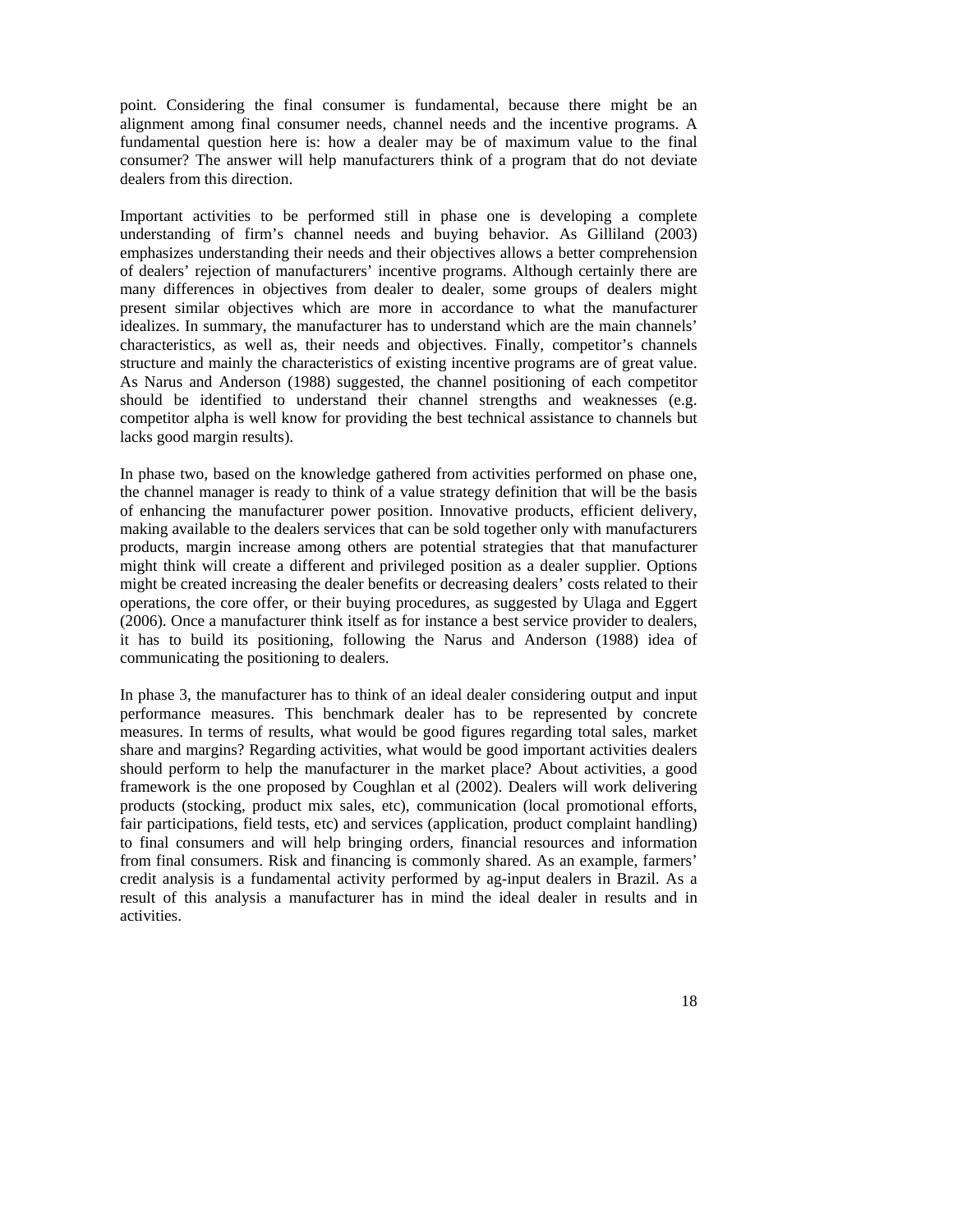It is suggested in phase 3 a segmentation scheme using the variables based on the developed performance measures. Marketing segmentation literature has not discussed in detail segmenting marketing channels. Most of the industrial segmentation techniques are based in manufacturing context. Departing from the ideal dealer (highest performance in results and activities) the manufacturer may test these variables on its own group of dealers to form segments based how close they are from the ideal dealer. Three or four segments may be formed. They are called here segments A, B and C as examples. It means that segment A is the dealer who is mostly in accordance with manufacturers expectations and dealer C is the least and B is a transition segment.

Still in phase 3, the manufacturer has to think of rules for upgrading or downgrading a dealer. In sales management, points systems have been used to measure salesmen performance and it is a basis for sales compensation. Points are used for standardizing the measure and weighting different factures (Zoltners et al, 2001). Thus it may be applied in channels. An important consideration is the difference in use of performance goals throughout the segments. As figure 1 suggests, output goals are better used, instead of input goals, for lower segment levels, since either the manufacturer does not have the power to demand input activities or the dealer does not have the interest yet. This is consistent with marketing control literature (Celli and Frazier, 1996).

In phase 4, the different benefits are offered to compensate the attainment of performance goals in each segment level. As expected, the higher level of benefits will be given to the higher segment level. However, there is an important differentiation regarding the type of benefits used. Considering the weight of each type of benefit compared to the total level of benefit granted to dealers, high impact benefits are used with more emphasis at the beginning for segment C for obtaining more attention and commitment from the dealer. This is aligned with influence strategy literature (Frazier and Summers 1984). On segment B, market support is added to the "benefit package" and some pledges to channel in order to signal the manufacturers' commitment (Anderson and Weitz 1992). Penalization may be inserted at segment B meaning the dealer may lose actual package B benefits if it steps behind for any reason, considering manufacturer expectation. On segment A, there are best levels of high impact benefits as well as market support and pledges to the channel.

It is important to say that information sharing should be intensely used at all segments as it is the basis for deepening the relationship and allow trust creation, as suggested by Payan (2006). It is important that multiple communication bridges are created between the dealer and the manufacturers' personnel for the continuous relationship.

Finally, step 5 has to do with implementing the incentive program through the use of a key account management strategy. A representative or account manager might be assigned to work with few dealers (if not just one) with the mission of taking a dealer from a lower segment to the highest one and to maintain the dealer in this high position. Special attention is given to the key account manager because it is clear from the literature, and also strong evidences from the cases, that the success of programs of this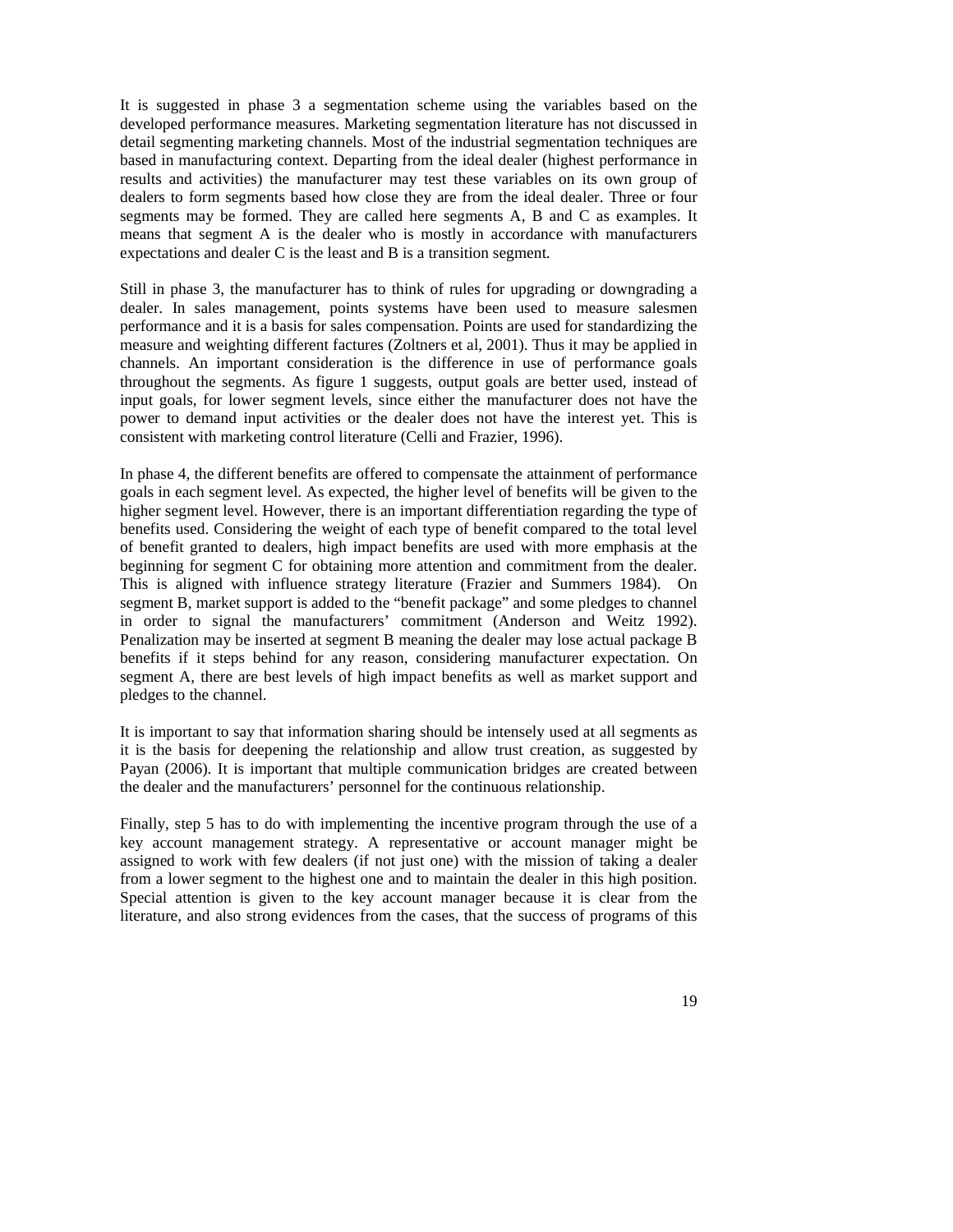nature is very dependent on who is responsible for implementing on both sides of the relationship.

The fifth step has as a first activity the selection and training of key account managers. Because it is such a delicate strategic position for creating the relationship with the dealers, the manufacturer has to think carefully on who is going to take it. Communication and relationship sales skills, as well as, technical competence regarding the final client business as well as the dealer business are fundamental. The key account manager has to develop a deep knowledge on the dealers business to make a difference and add value to the dealer operation. Cultural proximity between the dealer and the key account manager is very important too. All these requirements take time in recruiting, selecting and training the manufacturer salespeople.

The manufacturer also needs to align the incentives given to the dealers and to the key account managers. It means that the dealer success has to represent the key account manager success. If great part of the key account manager compensation plan is linked somehow to the results the dealers are conquering at the manufacturer incentive program, he or she will work in this direction, rather pushing sales and results in the short term. Organizational barriers are very important for salespeople results as discussed by Churchill et al. (2000).

The last two suggested activities in step 5 are related to the level of exclusivity and formalization the key account manager is supposed to build. Exclusivity as discussed in the conceptual model is not an absolute concept. The amount of exclusivity the dealer is going to give to the manufacturer is a result of the success of the relationship program as a whole. The method suggests that according to the progression of a channel from a segment C to A, product category exclusivity is going to increase. On the other hand, the manufacturer starts to be more selective in a certain region and it can assign more exclusive territories, trying to avoid brand intra competition, as the dealer perform the desired activities and reach the manufacturer goals.

The program is expected to be less formalized at the beginning of the relationship as the manufacturer is compensating the dealers mostly using high impact benefits for reaching output goals. As the dealer becomes more committed and the key account manager works more closely to him, the agreement gains in content, turning into a kind of joint business plan, with expectation from both sides. It is very important that the expectations and the benefits used are clear to the dealer. The agreement is used as an educational tool to guide both sides and it is one of the responsibilities of the key account manager to run it and review it every once or twice a year for continuous relationship growth.

## **6. Conclusions**

The objectives of this paper were to understand incentive programs and how they could vary in different market context considering the power structure. The authors also wanted to offer a method to build and implement incentive programs.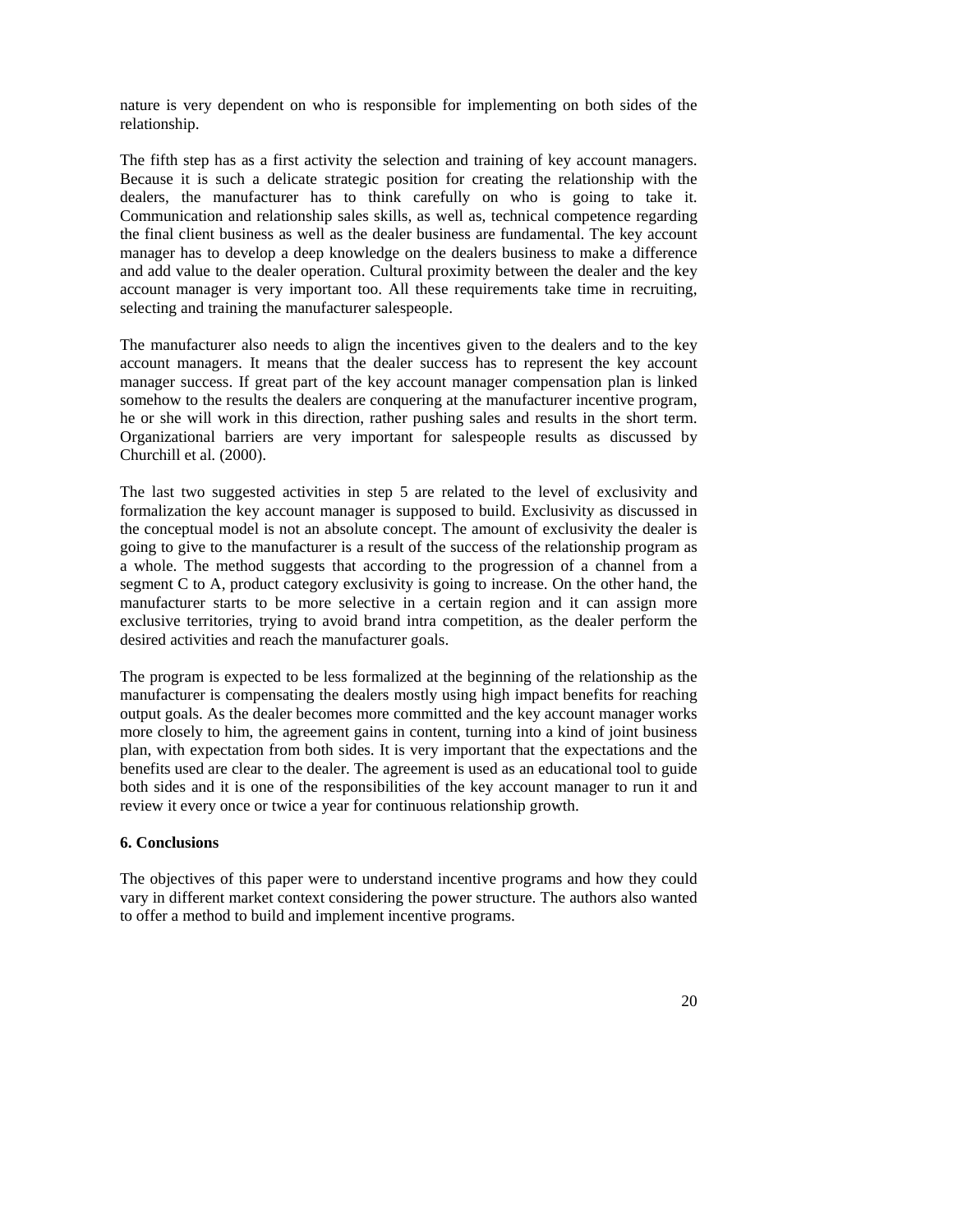Incentive programs were understood as a composition of four dimensions, being control, benefits, exclusivity and formalization. These dimensions would vary according to the distribution of power between the dealer and the manufacturer. It could be discussed that when the manufacturer is the powerful party the incentive programs include more complete set of performance goals as input measures, the benefits used are more diversified, exclusivity is more present and generally the agreement tend to me more formalized.

Taking the manufacturer perspective a managerial method was offered consisted of five steps. Many different considerations were inserted in the method not just from the previous literature but also from the observed cases which were produced for this article. Contributions from the cases are from instance the segmentation scheme and the emphasis in the key account management concept. The dimensions of the conceptual model are inserted in the method's steps.

This paper is not without limitations. First it was created based mostly on a single industry and therefore may face adaptations once one may intend to apply in other industries. Second, the incentive programs were analyzed mostly based on the set of documents manufacturers produced towards dealers and some interviews. Many facets of the relationship are probably left aside. Third, the managerial method offered has not been tested and offered to managers to see its feasibility.

Opportunities for further research are related to minimizing its limitations. First the conceptual model may be tested in a multiple industry context, and once power is measured, the contents of incentive programs used may be verified. Also characteristics of success incentive programs might be found in this kind of test to enrich the offered method in this article. A least suggestion would be for channel managers to evaluate the usefulness of the proposed method.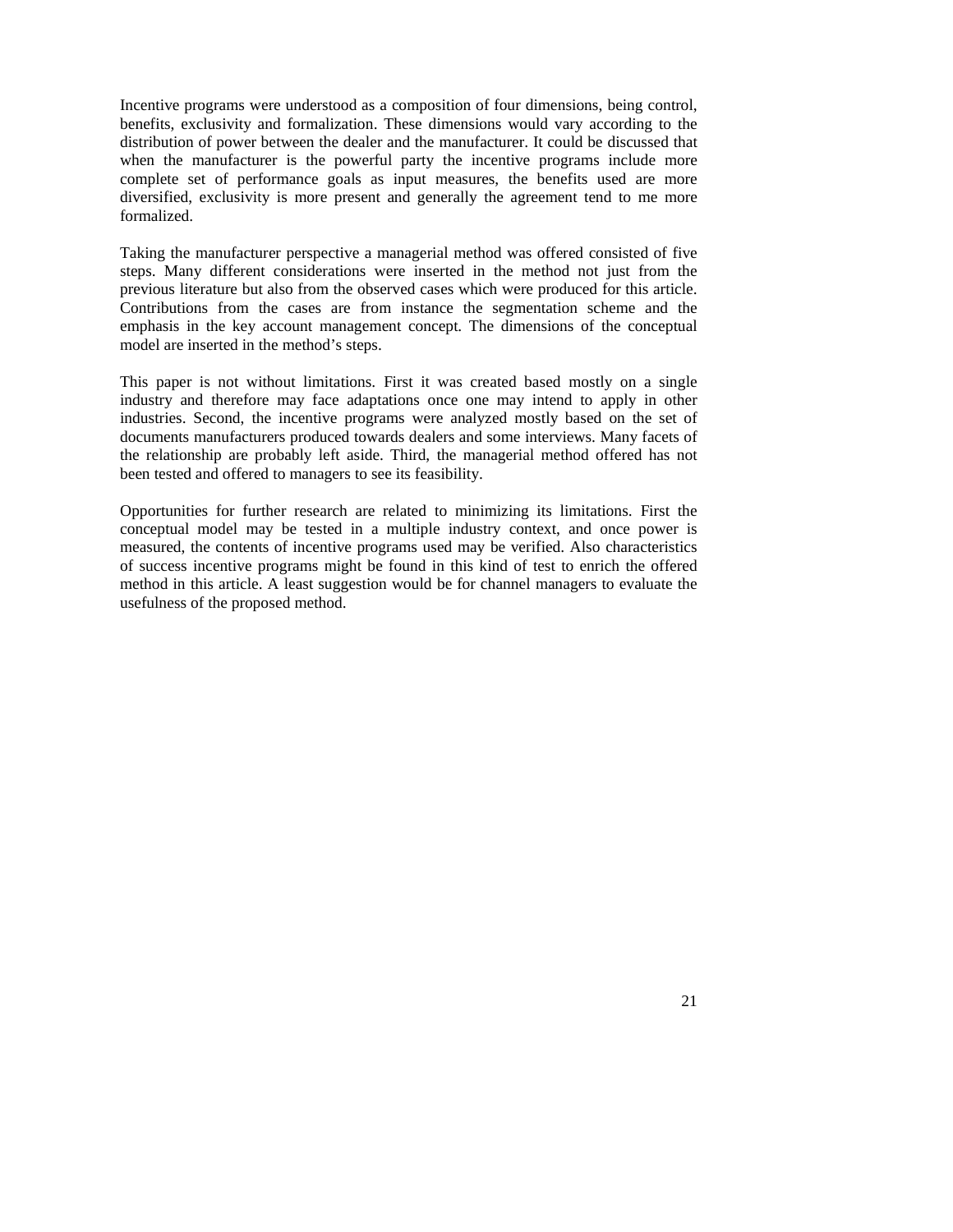### **7. References**

AKRIDGE, J. Distribution of Crop Inputs: Pressures, Status, and a Research Agenda. *Proceedings of the VI International PENSA Conference*, 2007. Ribeirão Preto, São Paulo. ANDERSON, E.; WEITZ B. The Use of Pledges to Build and Sustain Commitment in Distribution Channels. *Journal of Marketing Research*. Vol. XXIX, February 1992, pp 18-32.

ANDERSON, J.; NARUS J. A Model of Distributor Firm and Manufacturer Firm Working Partnerships. Journal of Marketing, 54, 1990, pp. 42-58.

BARZEL, Y. A Theory of Organizations to Supersede the Theory of the Firm, 2001 (*working paper*)

BONOMA, T.V. Case Research in Marketing: Opportunities, Problems, and a Process. *Journal of Marketing Research*. Vol XXII, pp 199-208, May, 1985.

BOYLE, B.; DWYER, F. R.; ROBICHEAUX, R.A.; J. T. SIMPSON. Influence Strategies in Marketing Channels : Measures and Use in Different Relationship Structures. Journal of Marketing Research Vol. XXIX (November, 1992), pp 462-73.

BUCKLIN, L. P. A Theory of Channel Control. Journal of Marketing, Vol. 37 (January, 1973), pp. 39-47.

CASTRO, L.T. e; NEVES, M.F.; CONSOLI, M.A.; CAMPOS, E.M. – *Relacionamento e conflitos em canais de distribuição: um estudo em insumos agrícolas* – São Paulo: *RAUSP*, 2007, V 42, no. 2., Revista de Administração da USP

CELLY, K. S.; FRAZIER, G. L. Outcome- Based and Behavior-Based Coordination Efforts in Channel Relationships. *Journal of Marketing Research* Vol. XXXIII (May 1996), page 200-210.

CHURCHILL, A.G.; FORD, N.M.; WALKER O.C., JOHNSTON M. W., TANNER J. F. *Sales Force Management.* Boston: Irwin McGraw-Hill, 6a. ed., 727p., 2000.

CLARO, P.C.; CLARO, P. B. O. *Trust in Channel Relationships: Calculative, Affective, Belief and Performance*. Publicado nos Anais do XXXI Encontro da ANPAD. Rio de Janeiro, 22 a 26 de setembro de 2007.

COLLANTES, C. Alternative Business to Business Relationships in the Agricultural Chemical Industry for Retailers. Thesis presented at the University of Purdue for the obtainment of the Master of Science Degree. 2001, pp 120.

COUGHLAN, A. et al. *Canais de Marketing e Distribuição*. 6 ed. Porto Alegre: Bookman, 2002.

DWYER, F.R.; SCHURR, P.H.; OH, S. Developing Buyer-Seller Relationships*. Journal of Marketing.* Vol. 51, April 1987, pp 11-27.

ENGELS, J. F.; BLACKWELL, R.D; MINIARD, P.W. *Consumer Behaviour*.New York: Dryden, 1995, pp 789.

FORD, D. I. *Understanding Business Markets: Interaction, Relationships and Networks*. London: Dryden Press, 1990.

FRAZIER, G. L.; RODY, R. C. The Use of Influence Strategies in Interfirm Relationships in Industrial Product Channels. Journal of Marketing. Vol 55 (January 1991) pp 52-69.

FRAZIER, G. L.; SOMMERS, J. O. Interfirm Influence Strategies and Their Application within Distribution Channels. *Journal of Marketing*. Vol 48 (Summer 1984), pp 43-55.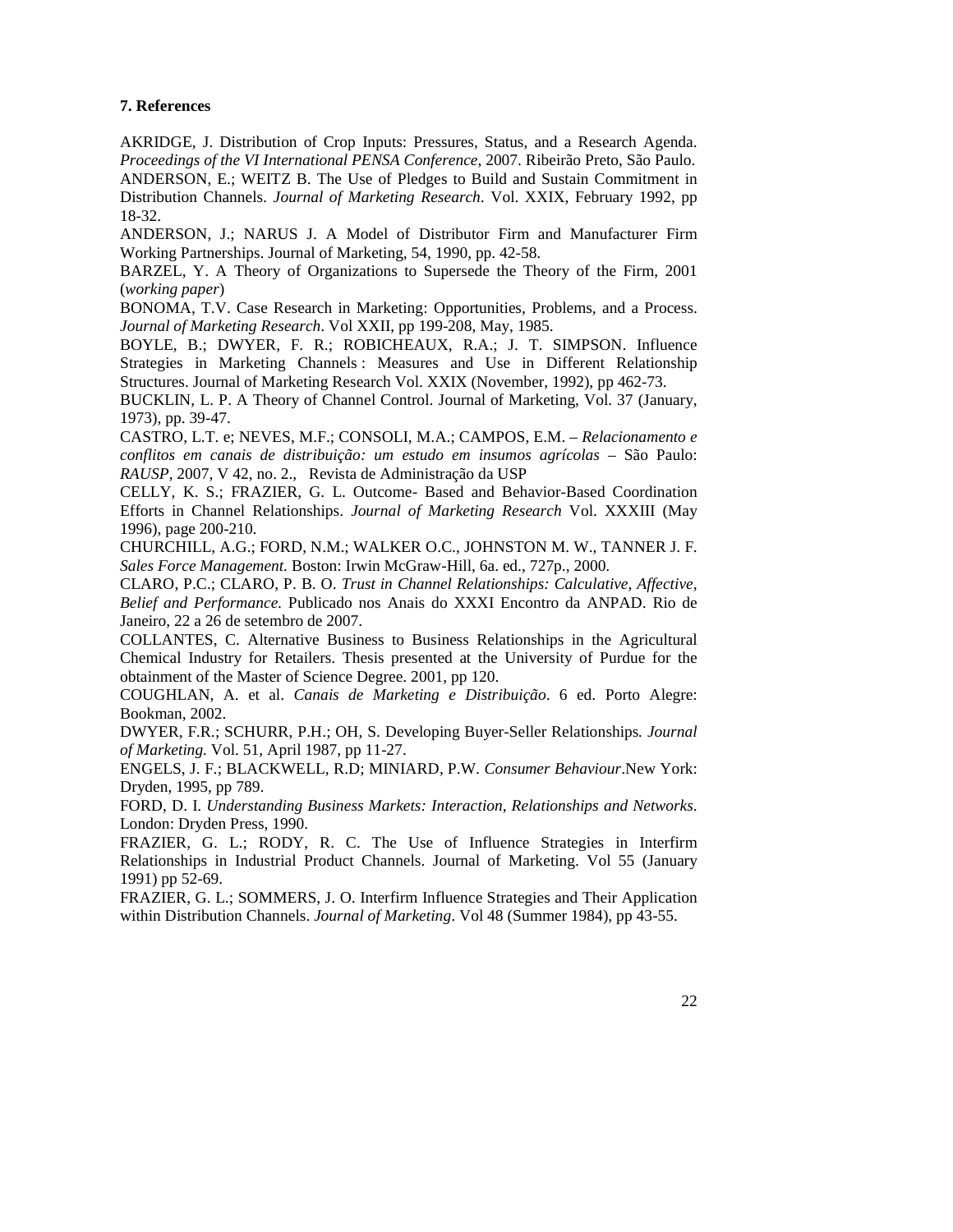GANESAN, S.. Determinants of Long-Term Orientation in Buyer-Seller Relationships. Journal of Marketing, v. 58, April 1994, pp 1-19.

GASKI, J. F. The Theory of Power and Conflict in Channels of Distribution. *Journal of Marketing*, 1984, 48, Summer, 9-29.

GEYSKS, I.; STEENKAMP J. E. M.; KUMAR N. A Meta-Analysis of Satisfaction in Marketing Channel Relationships. *Journal of Marketing* Research Vol XXXVI, pp 223 – 238, May 1999

GILLILAND, D. I. Towards a Business-to-Business Channel Incentive Classification Scheme. *Industrial Marketing Management*. V 32, 2003, pp 55-67.

GILLILAND, D. I. Two Sides of Attitudinal Commitment: The effect of Calculative and Loyalty Commitment on Enforcement Mechanisms in Distribution Channels*. Journal of the Academy of Marketing Science*, Volume 30, 2002, No 1, pp 24-35.

GLASER, B. *Basics of Grounded Theory Analysis*. Mill Valley, CA: Sociology Press, 1992.

GLASER, B.; STRAUSS, A. *The discovery of grounded theory: strategies for qualitative research*. New York: Aldine de Gruyter, 1967.

GREWAL, R; DHARWADKAR, R. The Role of Institutional Environment in Marketing Channels. *Journal of Marketing*. Vol.66, July 2002, pp 82-97.

HEIDE, J. B. Interorganizational Governance in Marketing Channels. *Journal of Marketing*. Vol. 58, January 1994, pp. 71-85.

HUNT, S. D.; NEVIN J. R. Power in a Channel of Distribution: Sources and Consequences. Journal of Marketing Research. Vol. XI (May 1974), pp 186-193.

JAMES, C. Situação Global da Comercialização das Lavouras Geneticamente Modificadas. Serviço Internacional para Aquisição de Aplicações em Agrobiotecnologia. 12 p. 2007.

KLEIN,B. Contracts and Incentives: The Role of Contract Terms in Assuring Performance. In Werin e Wijkander. Contract Economics, 1992.

KOSAK R. A.; COHEN D. H. Distributor-Supplier Partnering Relationships: A Case in Trust. *Journal of Business Research*, 39, 1997, pp. 33-38.

LUSCH, R.F.; BROWN, J. R. Interdependency, Contracting and Relational Behavior in Marketing Channels. *Journal of Marketing.* Vol 60 (October 1996), pp 19-38.

MACNEIL, I.R. Power, Contracts, and the Economic Model. *Journal of Economic Issues. December 1980, pp 909-923.*

MARINO, M. K.; NEVES, M. F. (Organiz.). *A revenda competitiva: como transformar seu negócio visando lucro*. São Paulo: Atlas, 99 pp., 1ª. Ed., 2008.

NARAYANDAS, D.; RANGAN, K. Building and Sustaining Buyer-Seller Relationships in Mature Industrial Markets. *Journal of Marketing*. Vol. 68 (July 2004), pp 63-77.

NARUS, J. A. ANDERSON, J. C. Strengthen Distributor Performance through Channel Positioning*. Sloan Management Review*, Winter 1988, 29, pag 31-40.

NEVES, E. M. Defensivos Agrícolas: Participação de Mercado das Principais Empresas. Departamento de Economia Agrícola, ESALQ/USP. Artigo disponível em **www.ciagri.usp.br/pet** em 14/04/2008.

NEVES, M.F. Marketing and Network Contracts (agreements*). Journal on Chain and Network Science*. Volume 3, No. 1, May 2003.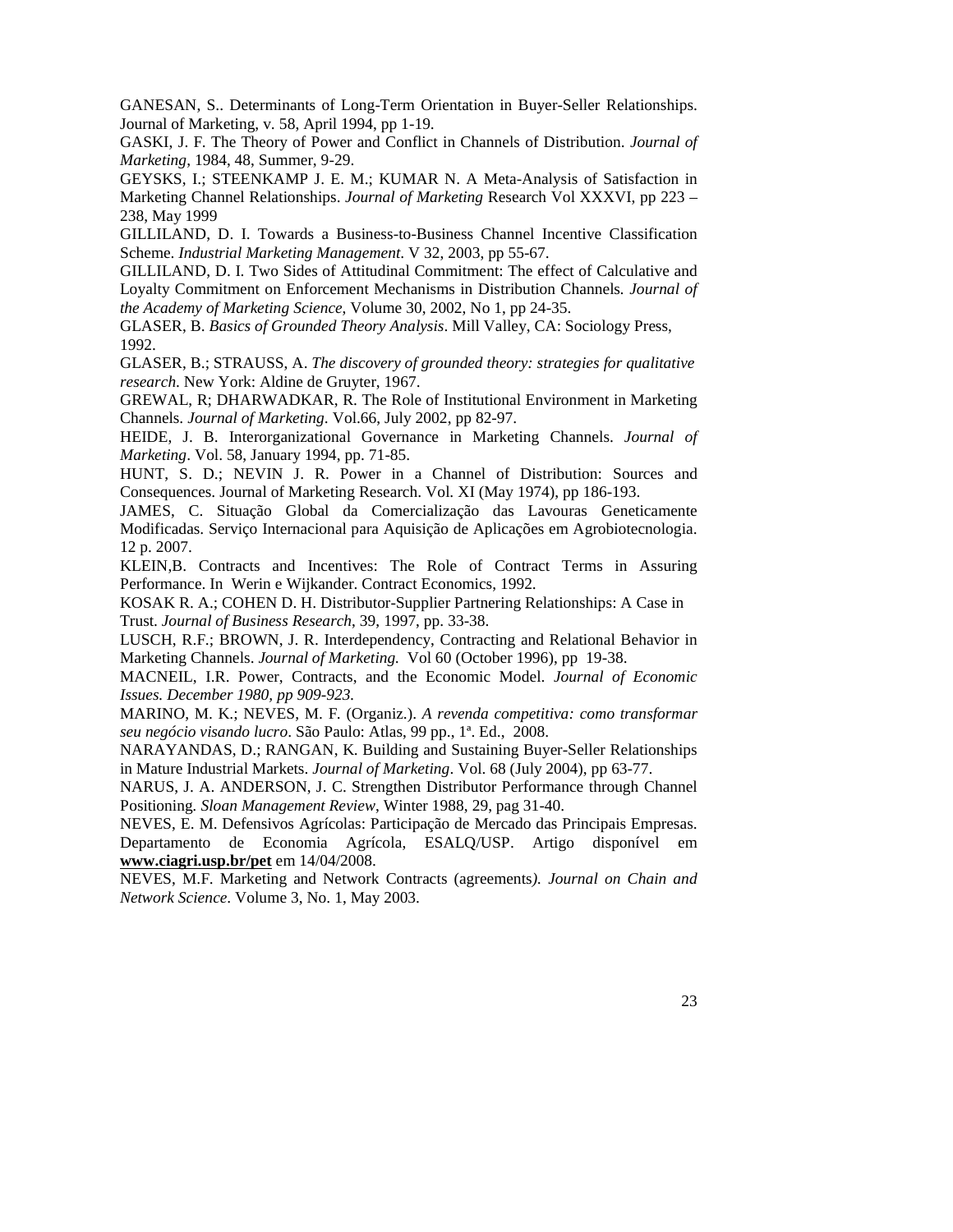PALMATIER, R.W; DANT. R. P. ; GREWAL, D. EVANS, K. R. Factors Influencing the Effectiveness of Relationship Marketing : A Meta Analysis. *Journal of Marketing*. Vol 70, (October 2006), page 136-153.

PAYAN, J. M. Multiple levels of Trust and Dependence on Supplier-Distributor Coordination: An Empirical Test. *Marketing Management Journal*, Spring 2006, page 125- 137.

SRIVASTAVA, R. K.; SHERVANI, T. A.; FAHEY, L. Marketing, Business Process and Shareholder Value: An Organizational Embedded View of Marketing Activities and the Discipline of Marketing. Journal of Marketing, Vol 63 (Special Issue 1999), page. 168- 179.

TAYLOR, T. A. Supply Chain Coordination Under Channel Rebates with Sales Effort Effects. *Management Science*, Vol. 48, No. 8, August 2002 pag. 992-1007.

ULAGA, W.; EGGERT, A. Value Based Differentiation in Business Relationships: Gaining and Sustaining Key Supplier Status. *Journal of Marketing*, Vol. 70 (January 2006), page. 119-136.

WEISS A. M.; ANDERSON E.. Converting from independent to employee salesforces: the role of perceived switching costs. *Journal of Marketing Research*, Vol. XXIX, pg. 101-115, February 1992.

WHIPKER, L.W.; AKRIDGE, J. T.; JOSHUA, J. D. *Assessing Opportunities, Challenges, and the Future Role of the U.S. Crop Input Dealer*. Department of Agricultural Economics, Purdue University. Staff Paper # 05-01. 2005.

YIN, R.K.; *Estudo de Caso: Planejamento e Métodos*. Porto Alegre: Bookman, 2a. ed, 205 p, 2001.

ZOLTNERS, A.A.; SINHA, P.; ZOLTNERS, G.A. *The Complete Guide to Accelerating Sales Force Performance .*New York:Amacom, 474 pp , 2001.

# **Attachments**

# **Interview Questions for Crop Input Dealers:**

- 1. From what kind of firms do you buy the crop protection inputs you sell?
- 2. Considering crop protection products, is there a manufacturer that could be said to be the most important for you? Approximately what percentage of your total crop protection chemical purchases would this manufacturer represent?
- 3. Why do you think this manufacturer is your primary provider of crop protection products?
- 4. How do you feel your crop protection selling strategy to growers is influenced by your main crop protection products provider? (Examples of possible influences might be on sales territory, product mix, price, sales presentation, communication, services offered)
- 5. Which are the expectations your main crop protection manufacturer has for your firm to be considered a good dealer? (For example good sales volume, information provided to them, etc).